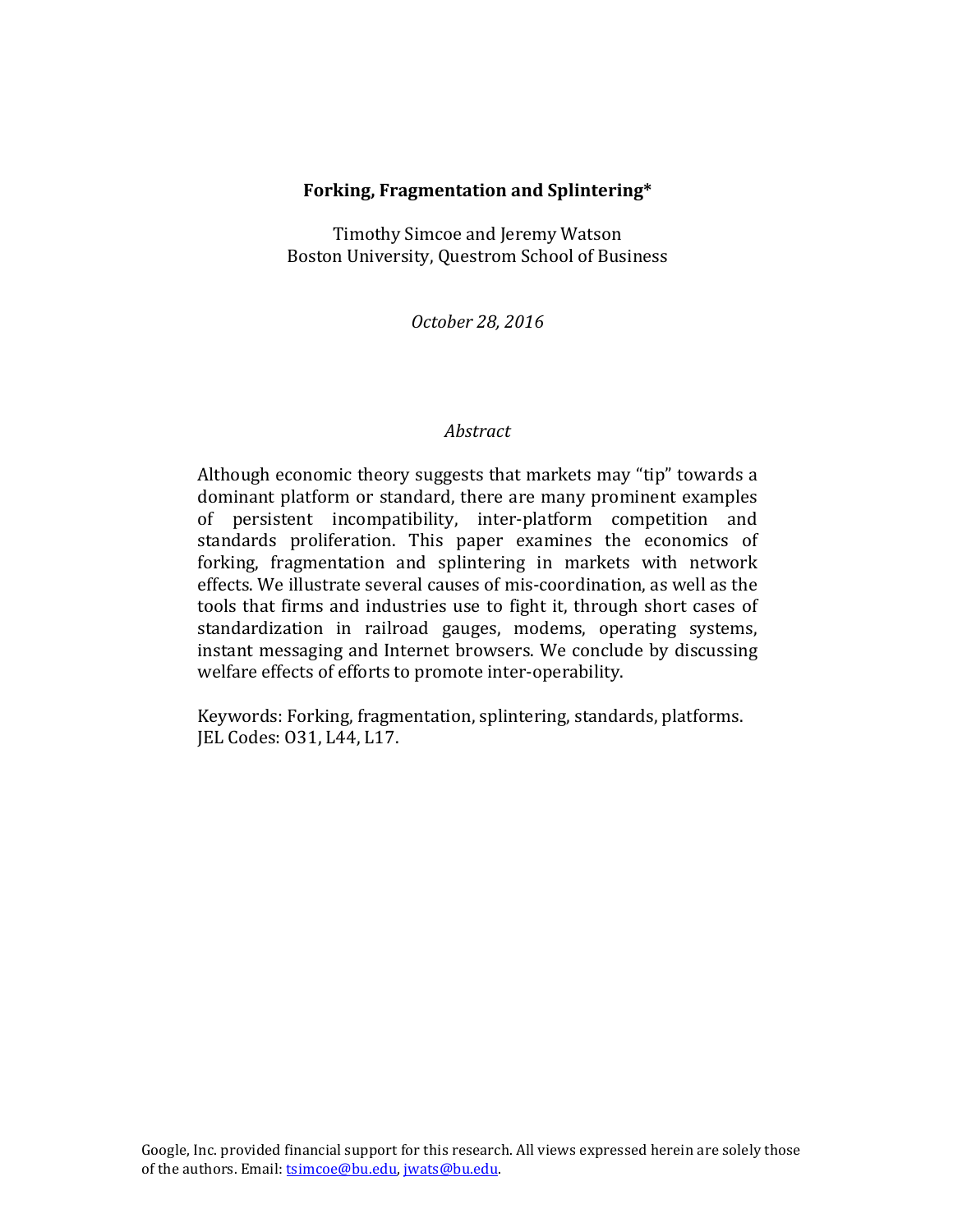Standards, platforms and protocols are defining features of the digital economy. By adhering to pre-defined rules – such as file formats, communications protocols or programming languages – independently designed products can work together well. The resulting interoperability promotes communication amongst a large network of users, and access to a wide range of complements.

In simple economic models, the benefits of interoperability produce network effects that cause markets to "tip" towards a dominant standard. But in practice, there are many cases of persistent incompatibility, inter-platform competition and standards proliferation. For example, many U.S. cell phones do not work in Europe, where carriers use different transmission standards. Modern web browsers support dozens of different audio and video file formats. And smartphone users can choose among incompatible platforms for ride sharing, instant messaging and music streaming. Technologists use terms like forking, fragmentation and splintering to describe markets characterized by a variety of competing standards or platforms.

Advocates for widespread inter-operability tend to view forking and fragmentation as evidence of coordination failure. That is, they believe that having fewer standards is generally better, and that markets often fail to produce that outcome. Many economists recognize the possibility of coordination failure, but also highlight the potential trade-off between variety and compatibility. Advocates for laissez-faire standards policy argue that  $-$  with a dose of help from platform leaders and standards organizations – markets tend to get the balance about right. The issue is complex, and large firms can find themselves on both sides of this debate. For example, Google has recently been criticized (and sued) for forking Java when it created the Android operating system, and at the same time, is under investigation for anti-fragmentation provisions in its Android licensing agreements.<sup>1</sup>

 $1$  For a contemporaneous account of the Java-Android forking dispute see, for example, https://www.cnet.com/news/googles-android-parts-ways-with-java-industry-group/. The European Commissions preliminary views on anti-fragmentation provisions in Android licenses agreements are at http://europa.eu/rapid/press-release\_IP-16-1492\_en.htm.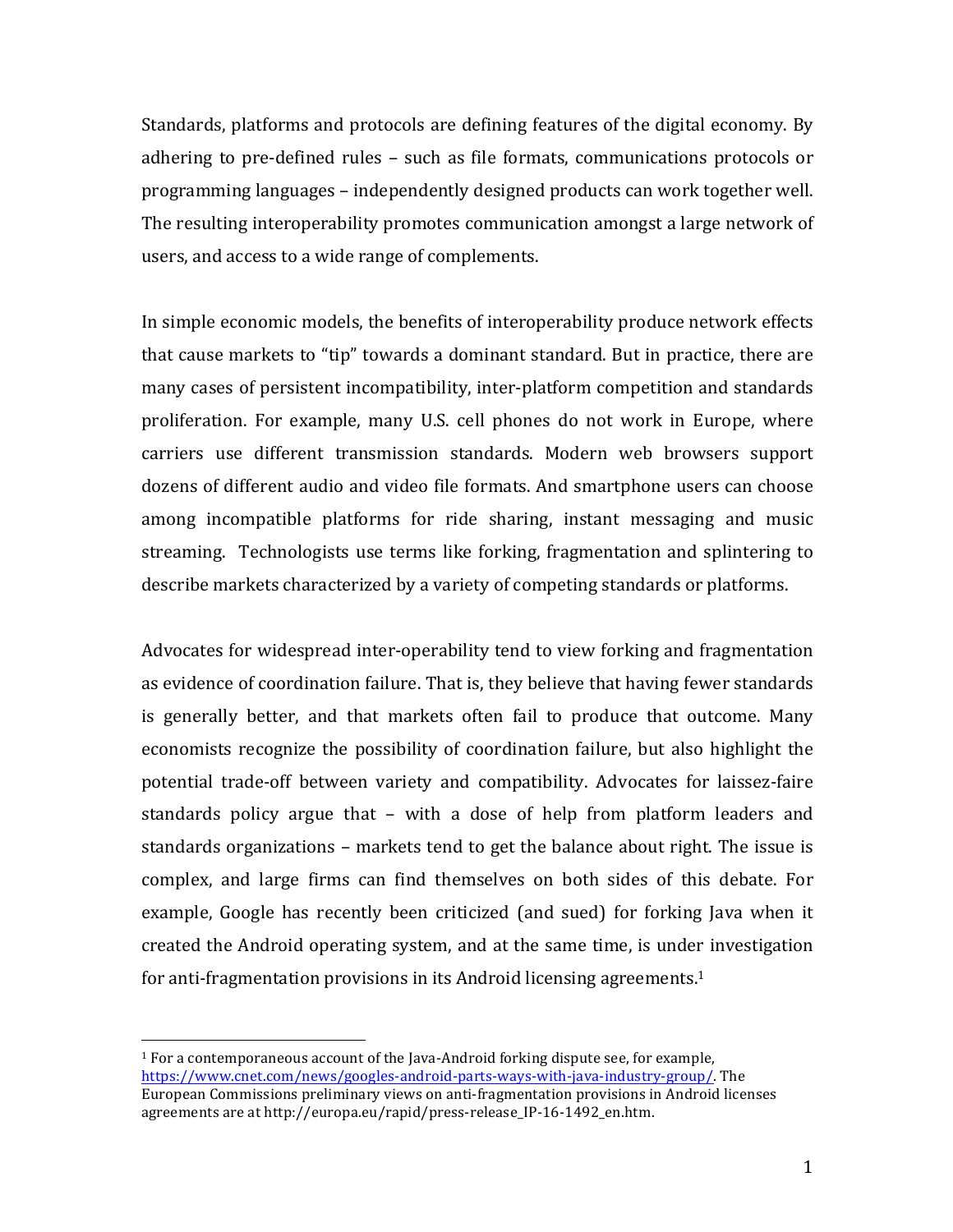This paper examines the economics of forking, fragmentation and splintering in markets with network effects. Economic theory suggests that coordination failures can occur, and may be persistent. Theory also helps clarify the conditions that make inefficient splintering more likely. We illustrate the causes of forking, fragmentation and splintering, as well as the tools that firms and industries use to combat miscoordination, through several short cases. The cases examine fragmentation and standardization in railroad gauges, modems, mobile operating systems, instant messaging and Internet browsers. In the conclusion, we turn to the difficult question of how to gauge the welfare effects of efforts to promote inter-operability.

## *1. Flavors of Forking*

Incompatibility can emerge in a variety of ways, and perhaps appropriately, economists have not converged on a standard terminology for differentiating them. In this essay, we distinguish between the closely related but conceptually distinct ideas of fragmentation, forking and splintering.

By our definition, a market is *splintered* whenever its key products or platforms exhibit persistent incompatibility. For example, Gabel (1994) describes incompatibilities in US long-distance telephone service that lasted from 1894 through 1910. During this period, AT&T refused to interconnect with independent local exchanges, and the regional networks that were formed to connect independent local exchanges often relied on different technologies. Below, we describe similar episodes of fragmentation in the adoption of gauge standards for the U.S. railroad network and Internet-based instant messaging software.

To be clear, splintering is not necessarily harmful. Users may prefer incompatible competition to a monopoly-owned standard. Splintering also increases variety, which is valuable when users have different tastes. However, splintering can be inefficient when network effects are strong, when users have similar tastes (so there is limited scope for product differentiation), and when the sunk costs of technology adoption make it difficult to achieve *ex post* compatibility through converters, multi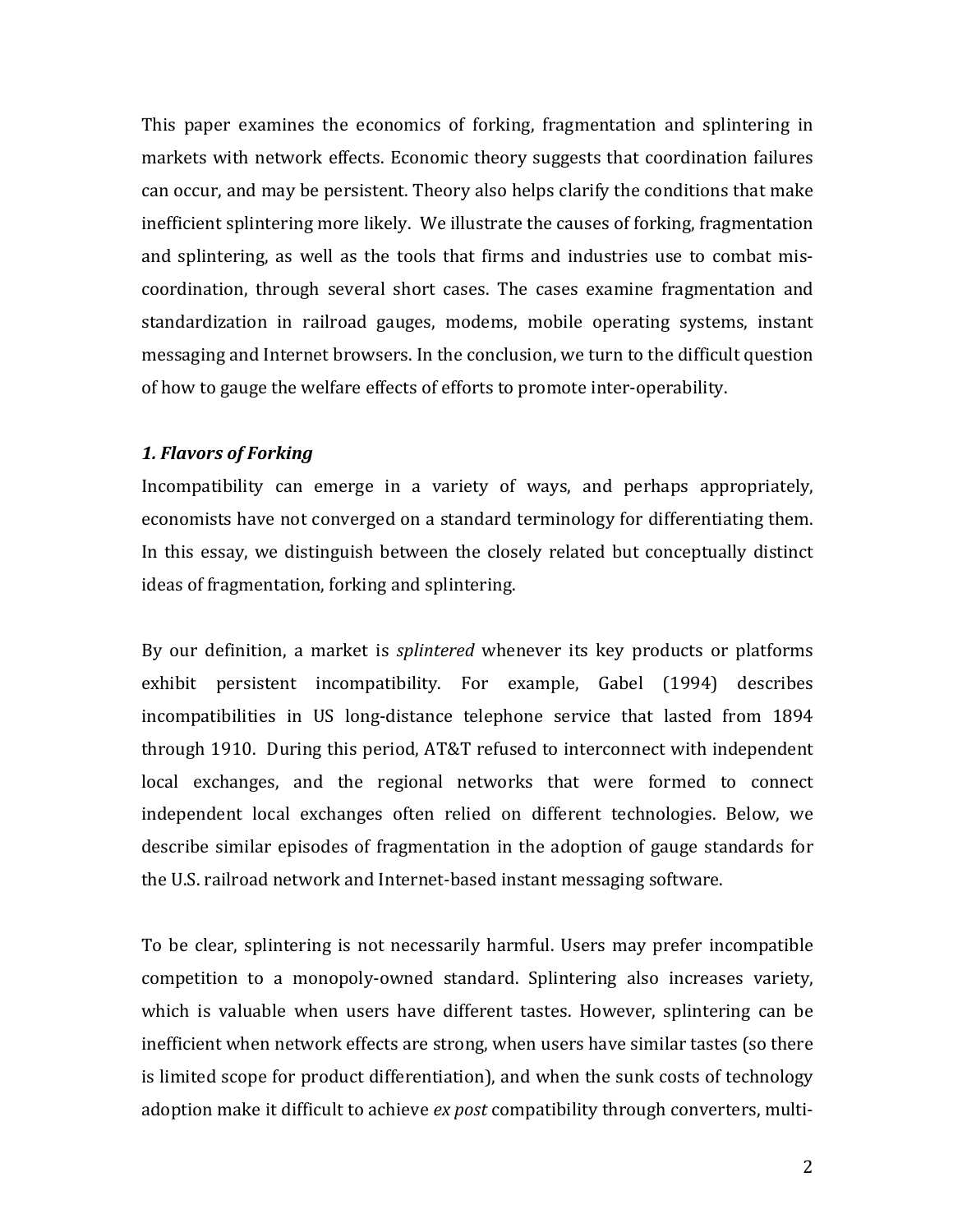homing or a coordinated switch. Although inefficient splintering creates incentives for standardization, the case studies below suggest that there are often parties who will oppose efforts to coordinate on any particular standard.

We use the terms *fragmentation* and *forking* to denote an increase in the number of incompatible choices. Under our definitions, forking is distinguished from fragmentation by a lack of consensus about the degree of inter-operability, as opposed to merely the choice of a particular standard. In game-theoretic terms, fragmentation represents a coordination failure in a setting where incentives resemble a "battle of the sexes" so that everyone prefers a common standard, even if they disagree on what it should be. Forking, on the other hand, occurs when payoffs resemble a game of "pesky little brother" (or "matching pennies"), where some players prefer to coordinate and others do not.<sup>2</sup>

In practice, the lines between forking, fragmentation and splintering can be blurry. However, all three are examples of what Farrell (2001) calls *horizontal* incompatibility: complements for one system cannot be used with a rival standard or platform. For example, horizontal incompatibility in the fragmented market for video game consoles implies that software developed for the Xbox will not run on the PlayStation. This is distinct from the "vertical" question of whether game developers can access the installed base for a particular console without first gaining permission from the platform sponsor.

Questions of vertical and horizontal compatibility are often related. Indeed, the famous *Unites States vs. Microsoft* (2001) antitrust case focused on whether Microsoft could legally degrade Netscape's vertical access to the Windows platform, given that Internet browsers might lead to increased horizontal compatibility in

 $2$  There is no pure strategy equilibrium in Matching Pennies, and the mixed-strategy equilibrium might lead to either coordination or splintering. In a Battle of the Sexes, players always coordinate in pure strategy equilibria, but there is also a mixed-strategy equilibrium where they may not.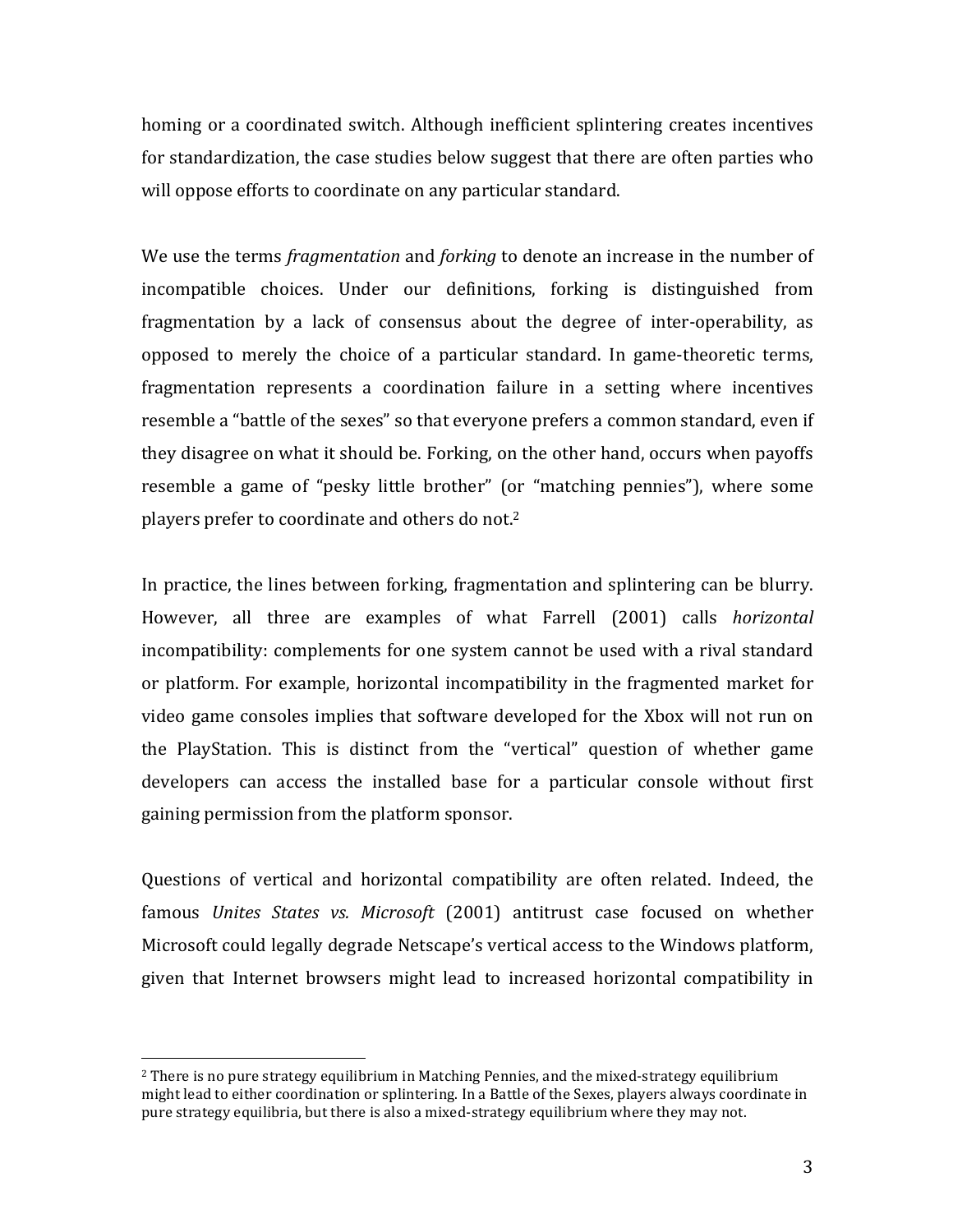applications.<sup>3</sup> As this example suggests, the key vertical question is often whether it is necessary to regulate the access polices of a platform leader. The key horizontal question, on the other hand, is whether decentralized technology adoption produces the right balance between variety and compatibility, and if not, what can be done about it?

#### *2. Equilibrium Incompatibility*

 

As a starting point for analyzing the horizontal interoperability question, it is worth noting that splintering may be an equilibrium outcome. For example, consider a simple game of complete information with three players  $(i = 1,2,3)$  who must choose among three possible standards  $(j=a,b,c)$ . To capture the idea that there are benefits from coordination, even if each player prefers a different standard, let player *i's* payoff from choice *j* equal \$2 times the total number of players who choose standard *j*, plus an additional \$3 if *j* is player *i*'s preferred option.

It is easy to verify that one Nash equilibrium of this game is for each player to select their preferred standard: the splintered equilibrium yields a payoff of \$5 to each player, and any unilateral deviation pays at most \$4. However, it is also a Nash equilibrium for all three players to choose the same standard and receive a payoff of \$6 (or \$9 for the lucky player whose preferred outcome is chosen). The key point of this example is that even if every player wants to avoid fragmentation, it takes coordinated action to escape a splintered equilibrium.<sup>4</sup>

Do we observe persistent splintering in more realistic settings, where players can bargain and communicate? Postrel (1990) suggests that fragmentation prevented quadrophonic sound from overtaking stereo recording systems in the early 1970s. In that episode, CBS, JVC and RCA each sponsored a different quadrophonic-sound standard, leading to weak availability of complements (i.e. recorded music) and

<sup>&</sup>lt;sup>3</sup> This example is due to Farrell (2007), who offers a longer discussion. See also Bresnahan (2002).

 $4$  In the language of game theory, splintering may be an equilibrium, even though it is not coalition proof.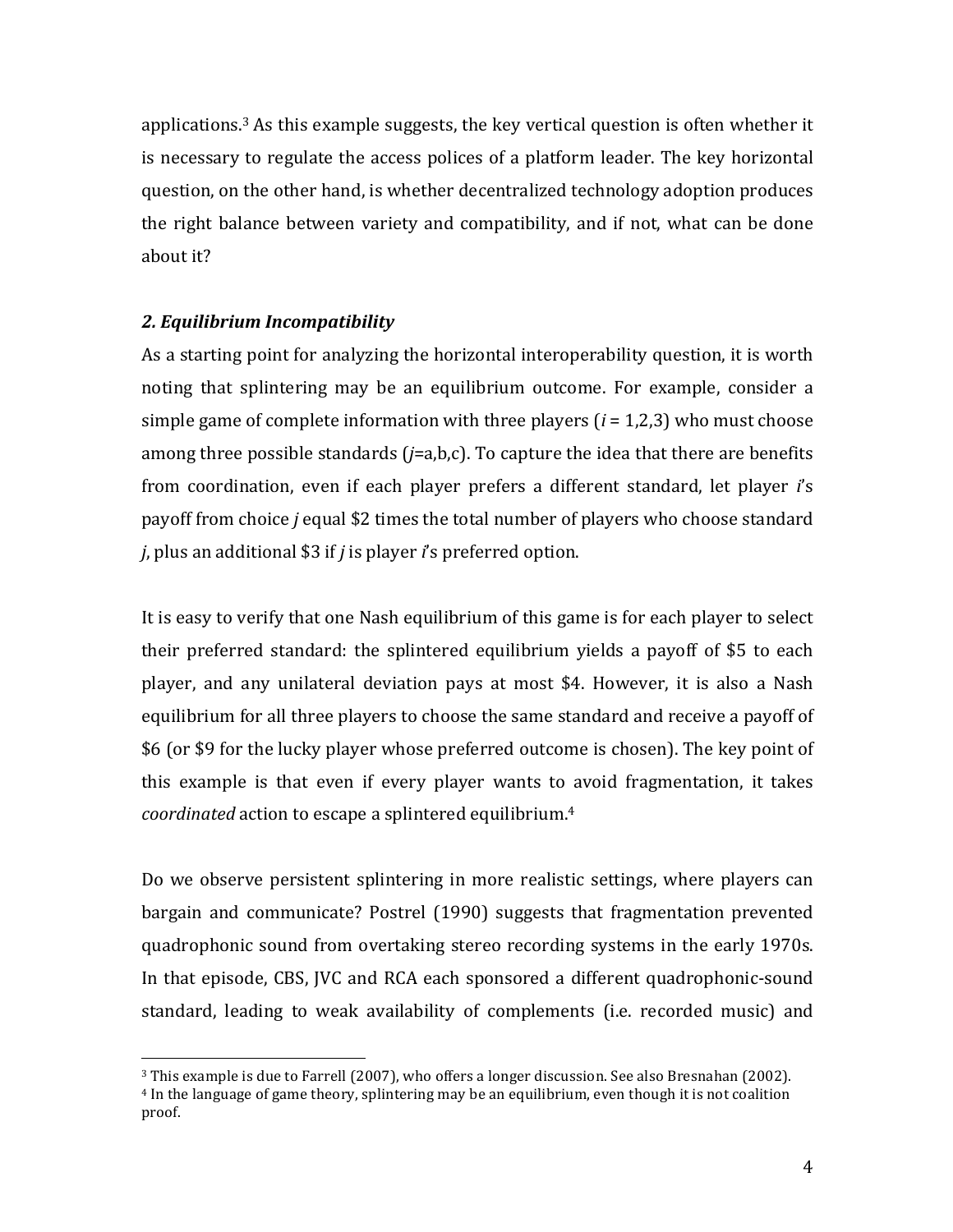slow end-user adoption. Thomson (1954) argues that the early U.S. automotive industry suffered from excessive variety. Before the rapid growth of Ford and General Motors, there were a host of automotive component manufacturers who each assembled parts to their own specifications. As a result, tire manufacturers had to accommodate a wide variety of wheels, wheel manufacturers had to adapt to a host of axle sizes, axle manufacturers had to fit a variety of springs and so forth. The costs of managing a wide variety of incompatible components grew large, and Thompson describes how this situation, along with the growing competitive threat posed by Ford and GM, led to the creation of the Society of Automotive Engineers (SAE). Much of the SAE's early technical standardization work focused on reducing component variety.

The quadrophonic sound and SAE examples highlight two different types of fragmentation. The first type of coordination failure results from many adopters making decentralized choices among a wide variety of options, such that accounting for others' choices is difficult. This seems to have been the case in the early auto industry, where component suppliers chose specifications to suit their own needs, giving little thought to the downstream benefits of standardization. A second type of coordination failure occurs when key players have divergent preferences over the choice of the standard, and each push for their own preferred solution. This describes the situation faced by quadrophonic sound, and also the transition to 56K modems that we describe below. Farrell and Saloner (1986) show how this second type of fragmentation can lead to "excess momentum" for an incumbent technology if users delay adoption because they do not want to pick the losing standard.

We can also find persistent splintering in settings where variety and specialization are valuable. For example, computer programming languages are often well suited to specific tasks, such as text processing (Python, Perl), speedy computation  $(C^{++})$ or database manipulation (SQL), even though code-sharing and portability concerns give rise to network effects that encourage coordination on a small number of languages. A similar situation exists with audio, video and image file formats, where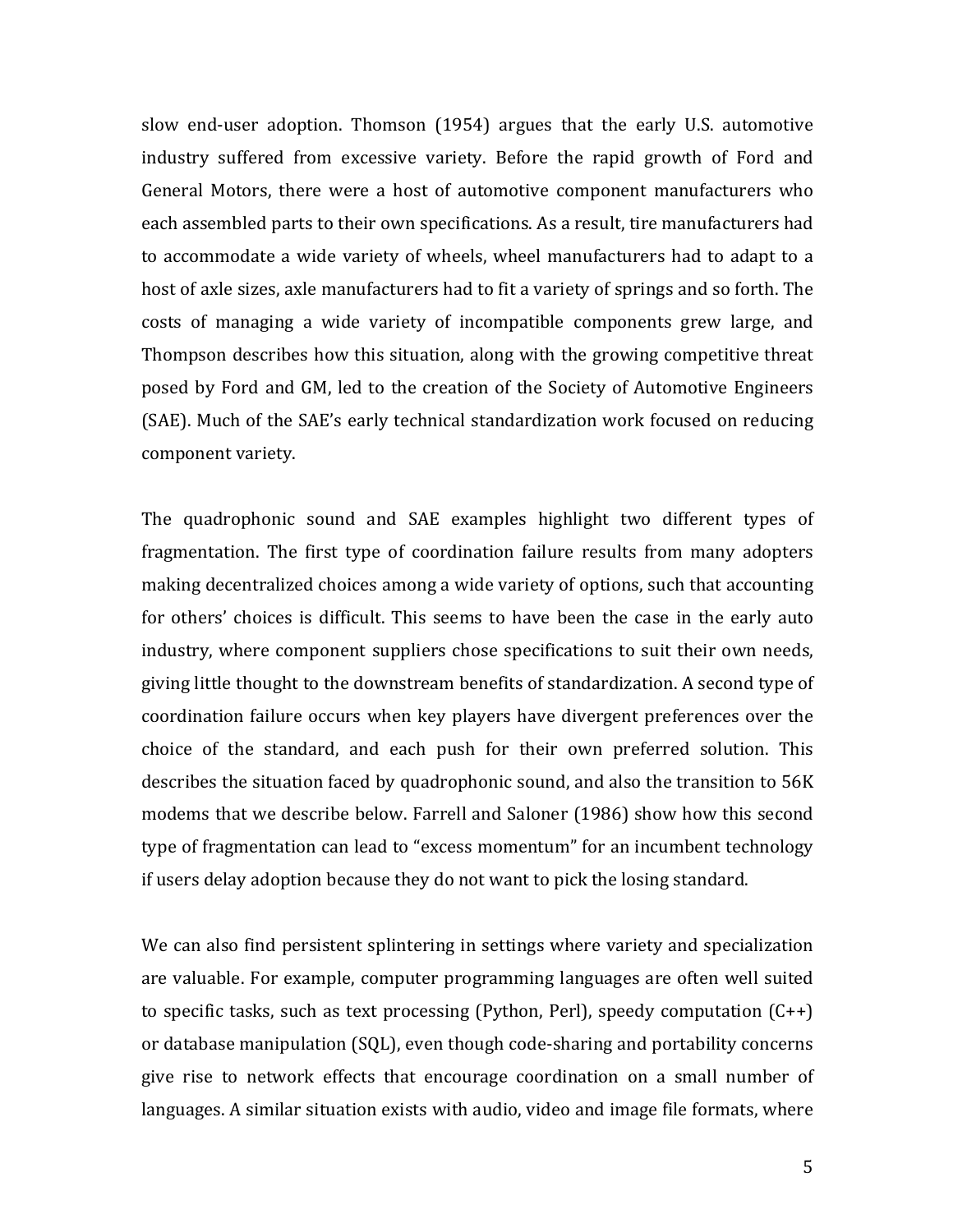various standards are tailored to applications that prioritize compression, resolution, ease of transmission or security and rights management, even though there are clear compatibility benefits from file-sharing.<sup>5</sup>

Subtle trade-offs between variety and compatibility can lead to disagreements and forking. For example, many programming languages are variants of the "C" language invented by Dennis Ritchie in the early 1970s, and we describe below how the Unix operating system has forked on several occasions. Forking often resembles the type of fragmentation that occurs when competing technology sponsors hold out for alternative standards, except that with forking, one of the options already has an installed base.

New standards or platforms that emerge from a fork may be vertically open or closed.<sup>6</sup> Open forks increase variety, may promote competition and are seldom controversial. Open source licenses that contain copy-left provisions (which mandate free access to source code for derivative works) could even be viewed as bundling a "right to fork" with a commitment to vertical openness. When there is little switching away from the incumbent technology to an open fork, then the welfare implications of the fork are probably small (even if one believes that a coordinated switch would be desirable). If there is switching, the new variant presumably offers some advantage over the status quo.

Forks can also be vertically closed. For example, new entrants often launch incompatible platforms and standards implementers can add proprietary features to a specification. Closed forms are often more controversial. Like other vertical

<sup>&</sup>lt;sup>5</sup> When standards proliferate, converter technologies are often used to provide a limited degree of inter-operability. For example, there are "container" standards for audio and video files that help web browsers work with a wide-variety of different formats. And computer programmers often use integrated development environments that facilitate collaboration even among coders writing in different languages (O'Mahoney et al, 2005).

 $6$  This distinction is correlated with, but conceptually distinct from property rights or "sponsorship" which Katz and Shapiro (1994) emphasize provides incentives to solve coordination problems.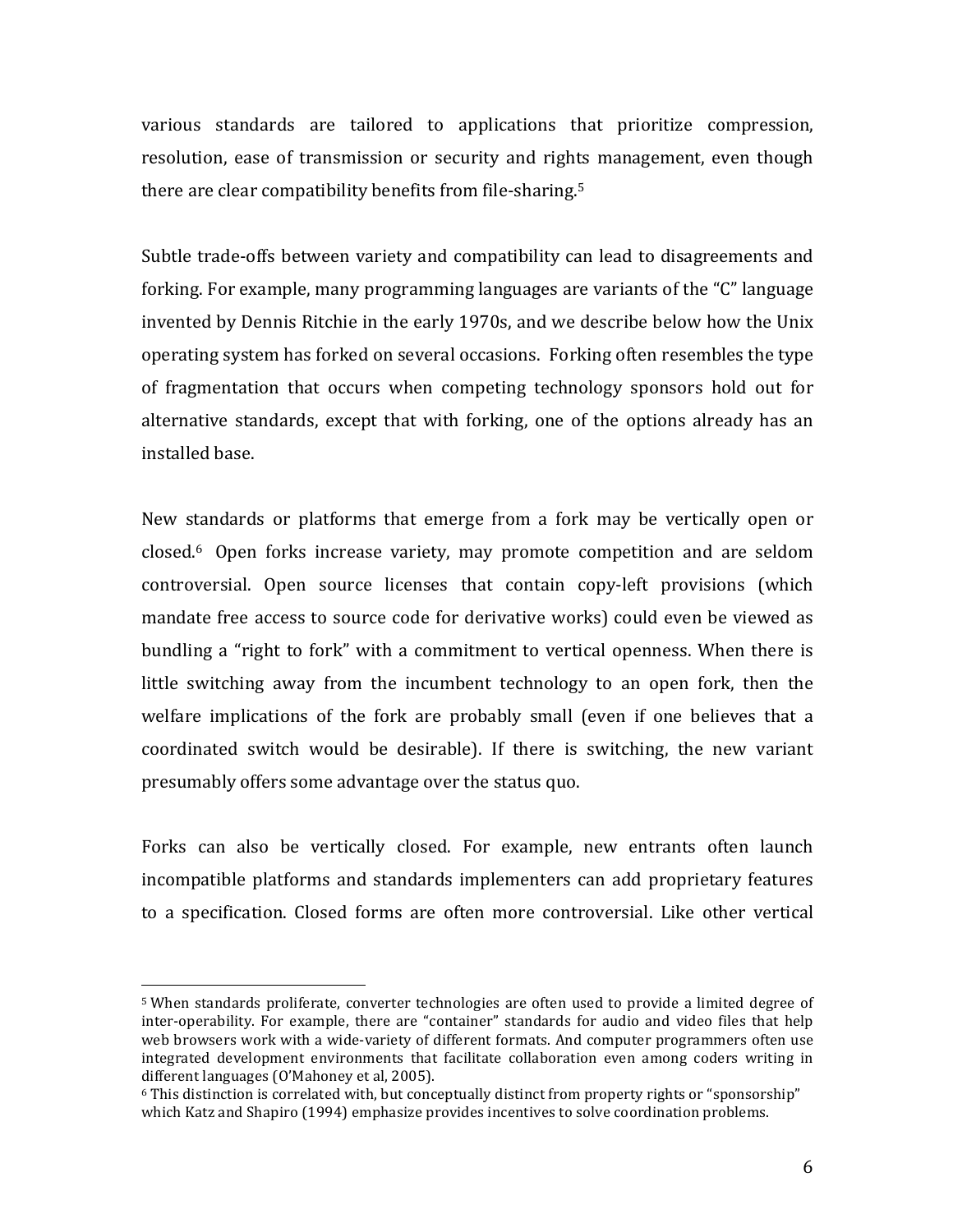restrictions, closed forks are not necessarily harmful, but they could be.<sup>7</sup> One scenario that has received considerable attention is when a dominant platform forks an open standard merely to degrade interoperability, thereby reducing the supply of complements to a nascent rival. The most famous example of this strategy involves Microsoft's proprietary flavors of Java and HTML, which allegedly made it harder for software developers to produce code that could easily be ported from Windows to rival platforms. On the other hand, closed forks allow implementers to restrict access to proprietary features, and the resulting profit could spur innovation. Indeed, a firm's rivals might be inclined to label any particularly successful implementation a "fork" if it is based on proprietary technology that they would like to include in an easily accessible standard.

# *3. Fighting Forking*

Although splintering can occur in equilibrium, it is not the only possible outcome. When network effects are strong, players have a strong incentive to avoid fragmentation, and several tools for doing so. $8<sup>8</sup>$ 

Standard Setting Organizations (SSOs) such as the SAE and the IEEE play an important coordinating role in many industries. These groups provide a forum for reaching consensus on the standard itself, and also work to promote widespread adoption and compliance.

Platform leaders are another important type of coordination mechanism. The defining feature of a platform leader is that they have clout. Once a platform leader decides which way to go, it is generally in the interest of others to follow. In the historical auto industry, one might view Ford and GM as platform leaders who coordinated all of their own component-level design decisions. Today, we are more likely to think of firms such as Google or Microsoft, who provide tools and interfaces

 <sup>7</sup> See Farrell and Weiser (2003) for an extended discussion of platforms' vertical access policies. <sup>8</sup> Farrell and Simcoe (2013) suggest that there are four main tools for coordination: SSOs, platform leaders, decentralized adoption and converters or multi-homing. We focus on the first two options.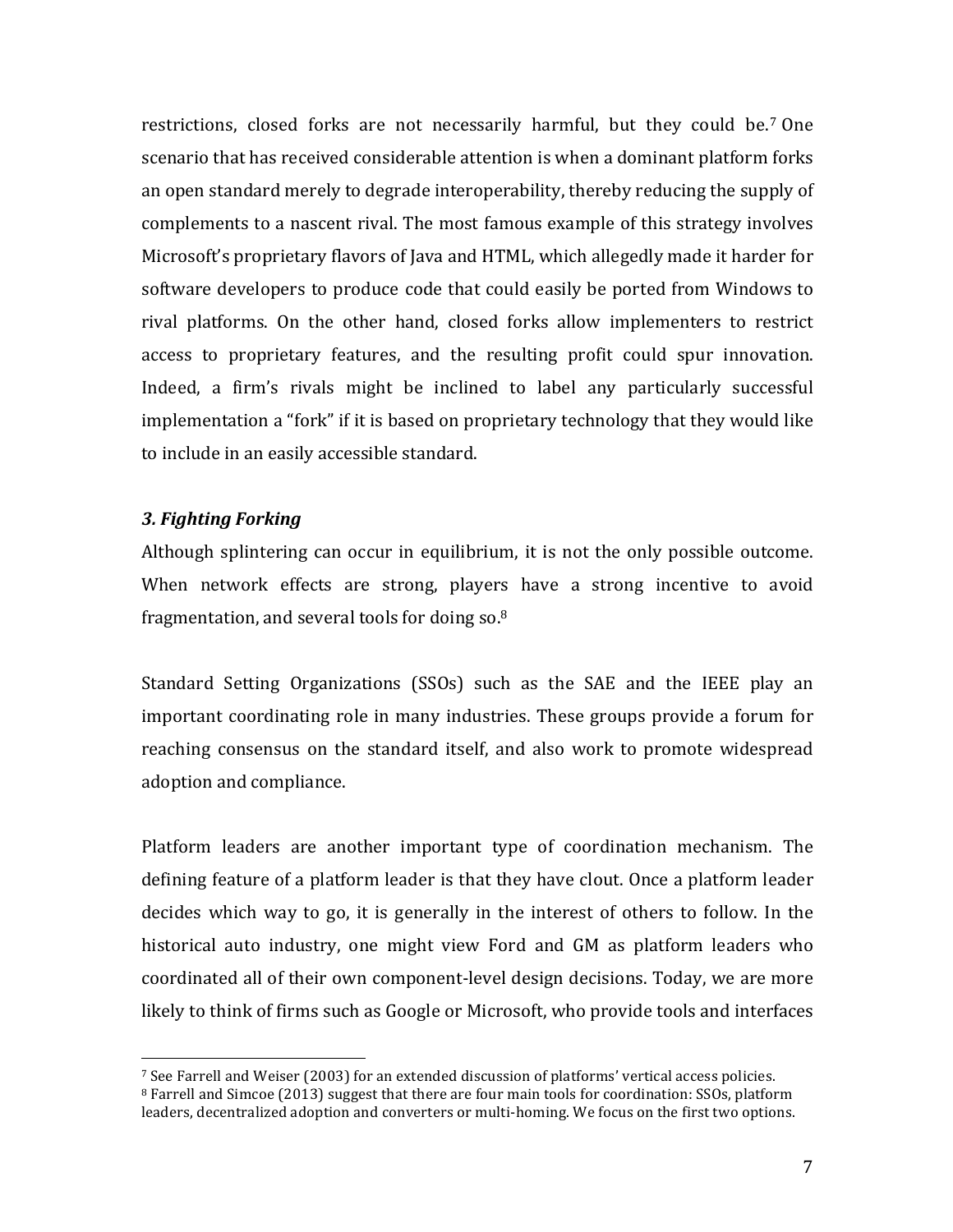that third-party software developers can use to create new products and services. At the most general level, a platform leader could be a large customer or even the government. 

In the simple numerical example above, any first-mover could play the role of a platform leader. In particular, if one of the three players publicly commits to their preferred standard, the others should follow, since doing so yields a payoff of \$6, compared to \$5 in the best alternative equilibrium. A platform leader may also be able to manipulate the choice of standards by altering other players' payoffs. For example, if player 1 can offer a "bribe" of \$1.01 for choosing its preferred standard, it then becomes a dominant strategy for player 2 to go along.

In reality, monetary side-payments are rare, but SSOs and large platform leaders have a variety of other instruments they can use to cajole followers into coordinating on a single standard. In fact, the economic literature on "standards" wars" provides an extensive list of tactics to encourage coordination.

One obvious way to promote a standard is to price it aggressively. Many SSOs make their standards freely available. For platform leaders, aggressive pricing is often part of a broader strategy that involves subsidizing one group of users to encourage adoption, while extracting rents from another group that is less price-sensitive (Rysman 2009). However, Weyl and Whyte (2014) emphasize that while platforms' "freemium" or "usage revenue later" pricing strategies may help solve consumer coordination problems, fragmentation can still be a problem if too many firms enter markets where strong network effects lead to natural monopoly profits.

SSOs and platform leaders also use a wide variety of non-price instruments to promote standards adoption and compliance. For example, many software platforms supply application programming interfaces (APIs) and software development kits (SDKs) to their developers. Test suites, technical roadmaps and reference implementations are also widely tools for reducing the costs of developing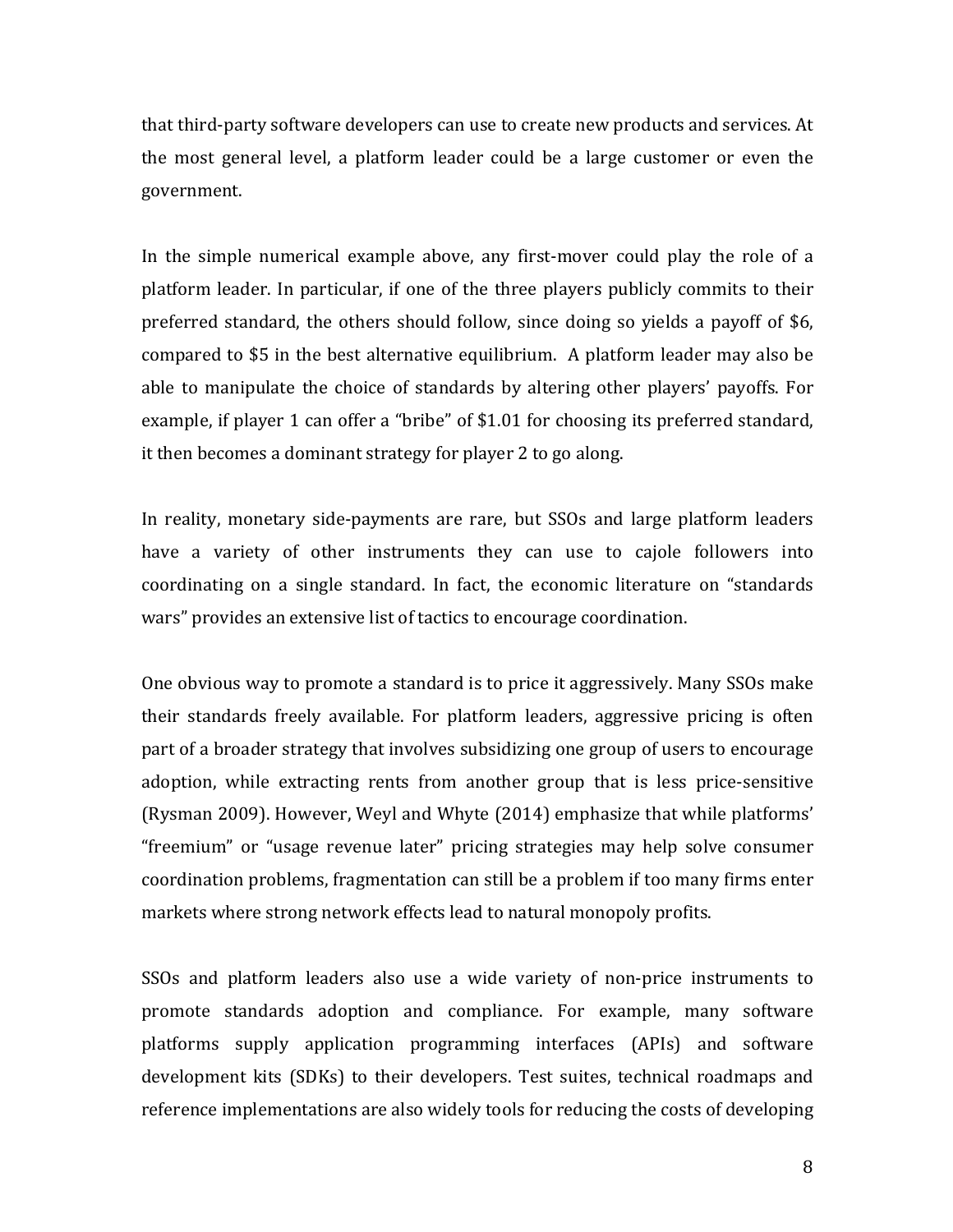complements while ensuring broad adherence to underlying standards. Most large platform sponsors host "developer forums" to communicate important changes to their developer base, and many SSOs organize "plug fests" or inter-operability events where independent vendors come together to see if their products work together well.

Another tactic to promote coordination is to try and influence expectations. Because expectations can be self-reinforcing in the presence of network effects, a reputation for setting the standard is arguably one of the key advantages held by an established platform leader or SSO. Platform providers are notorious for inflating statistics about their current installed base of users, in part because a large network signals to customers that the market is likely to "tip" towards the leading platform.

SSOs and platform leaders also use intellectual property to encourage coordination. For example, many SSOs require contributors to make Reasonable and Non-Discriminatory (RAND) licensing commitments, so that future implementers have some assurance that they can access patented technologies needed to comply with a specification (Farrell, Hayes, Shapiro and Sullivan 2007). Certain types of open source software licensing go one step further, by requiring implementers to place innovations that build on a standard back into the public domain, so they can be accessed by future users.

SSOs and platform leaders may also prevent fragmentation, forking and splintering by conditioning access to intellectual property on compliance with the standard. For example, most RAND commitments extend only to compliant implementations of the relevant standard. Some SSOs have copyright-based anti-forking polices that prohibit using the text of their standards as the basis for a proprietary extension. And for established standards such as Wi-Fi or USB, where consumer brand recognition is important to implementers, access to trade-marks and participation in promotional activities can provide another means for enforcing compliance. Red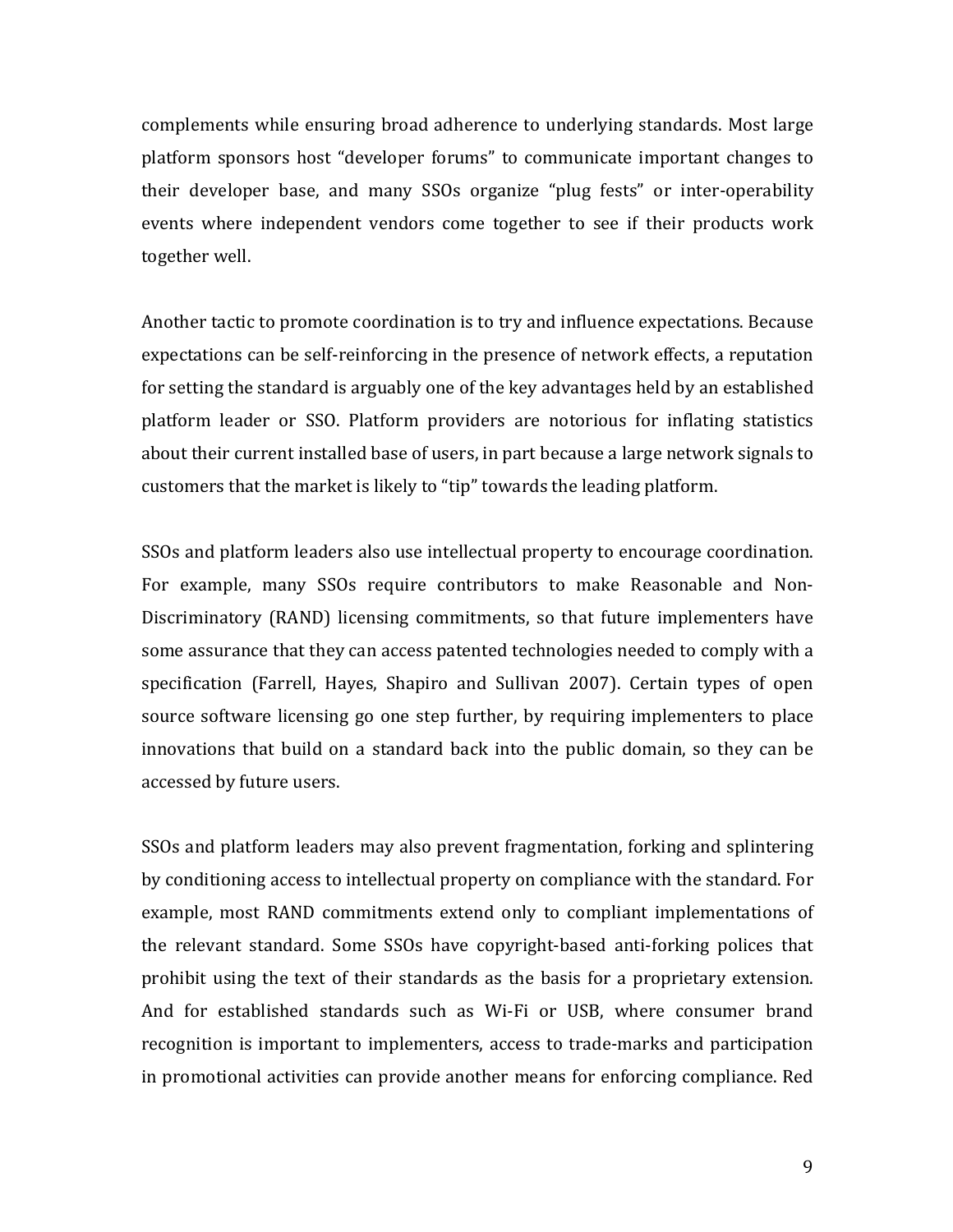Hat, for example, withdraws access to its trademarks and support services for customers that create an incompatible fork.

# *4. Case Studies*

Despite the wide variety of tools available to an SSO or platform leader that wishes to promote inter-operability, the process of coordinating on a standard is not always smooth or successful. This section presents several case studies of industries, technologies or standards that fragmented, forked or splintered.

# *4.1 Railroads*

In the Summer of 1886, more than 13,000 miles of railroad track in the Southern U.S. were converted from a gauge of 5 feet to the more common 4-foot 9-inch width, making them compatible with the bulk of the Northern rail network. This episode is described in both Varian and Shapiro  $(1999)$  and Gross  $(2016)$ .<sup>9</sup> A historical examination of railroad standards illustrates how compatibility matters outside of the information technology sector, and how fragmented outcomes can emerge and persist even when the costs of incompatibility are large.

The first efforts to build commercial rail service in the United States occurred in the 1820's and 1830s. Most lines offered point-to-point service, and there was substantial technological experimentation, which included trying out various gaugewidth specifications. From the 1830s through the 1860s there was major investment in building out the US railroad network, and rail came to replace canals as a dominant mode of transport. During this period, advances such as telegraphy allowed for increased network utilization, and greater integration. However, in the absence of any mechanism for creating or coordinating a national network, the initial heterogeneity in gauge standards persisted. Sidall (1969) reports that there were at least 23 different gauge standards in use during the 1860s.

  $9$  This account draws heavily on the historical section of Gross (2016) and the references cited therein.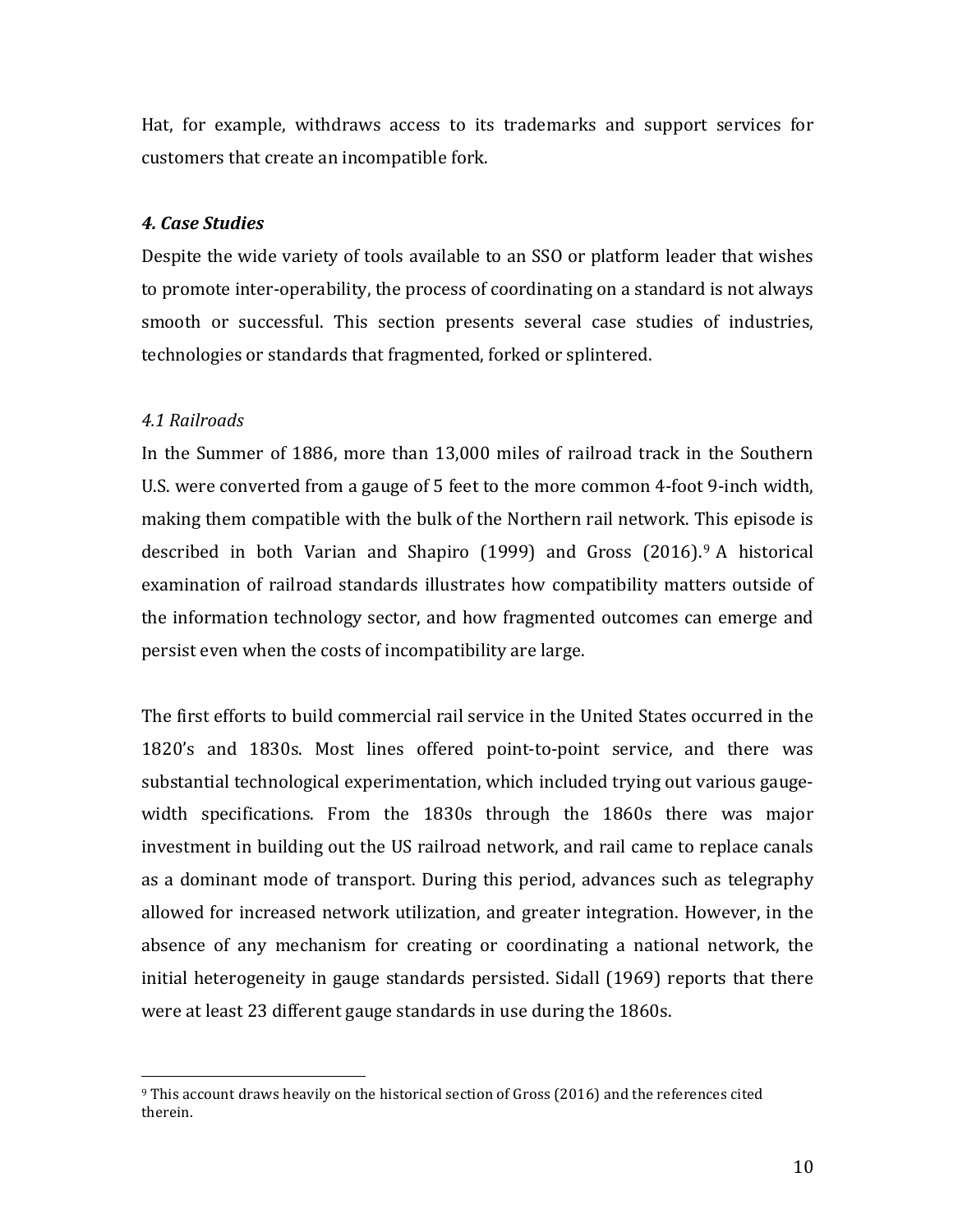Network effects did influence the choice of early railroad builders, as new lines often chose a gauge that allowed for interoperability with existing adjacent lines. However, instead of producing a single national network these early decentralized choices led to the formation of "gauge regions" that allowed for seamless internal transport, with incompatibilities and switching costs concentrated at their geographic borders (Puffert 2009). Although the companies operating in different gauge regions presumably had a preference for their own standard, railroad gauge standardization does not seem to be a case where fragmentation emerged from intense competition between a few sponsored alternatives. Rather, the lack of coordination emerged from a combination of initial experimentation, pathdependence and decentralized decision-making.

As regional networks grew and merged, the costs of incompatibility became clear. The largest costs were associated with trans-shipment: the process of moving goods from one gauge to another at the point where incompatible networks met. The direct costs of trans-shipment included hiring labor to perform the task, and maintaining specialized capital to facilitate the switch. There were also substantial opportunity costs, including delayed arrival (the process often took a day or more) and the cost of maintaining extra rolling stock and other capital.

Railroads tried using a variety of technologies to reduce the costs of incompatibility. For example, bogie exchange is the process of changing the wheels under a carriage. Railroads also experimented with adjustable width rolling stock, and multi-gauge track (i.e. a third rail). However, none of these converter technologies was completely effective at removing delays or matching the overall performance of gauge-specific rolling stock.<sup>10</sup>

Over time, the costs of incompatibility scaled with utilization of the rail network, creating strong incentives for further convergence during the Civil War and

 $10$  Levinson (2006) provides a related account of the costs of break-bulk shipping in ocean transport prior to the arrival of containerization.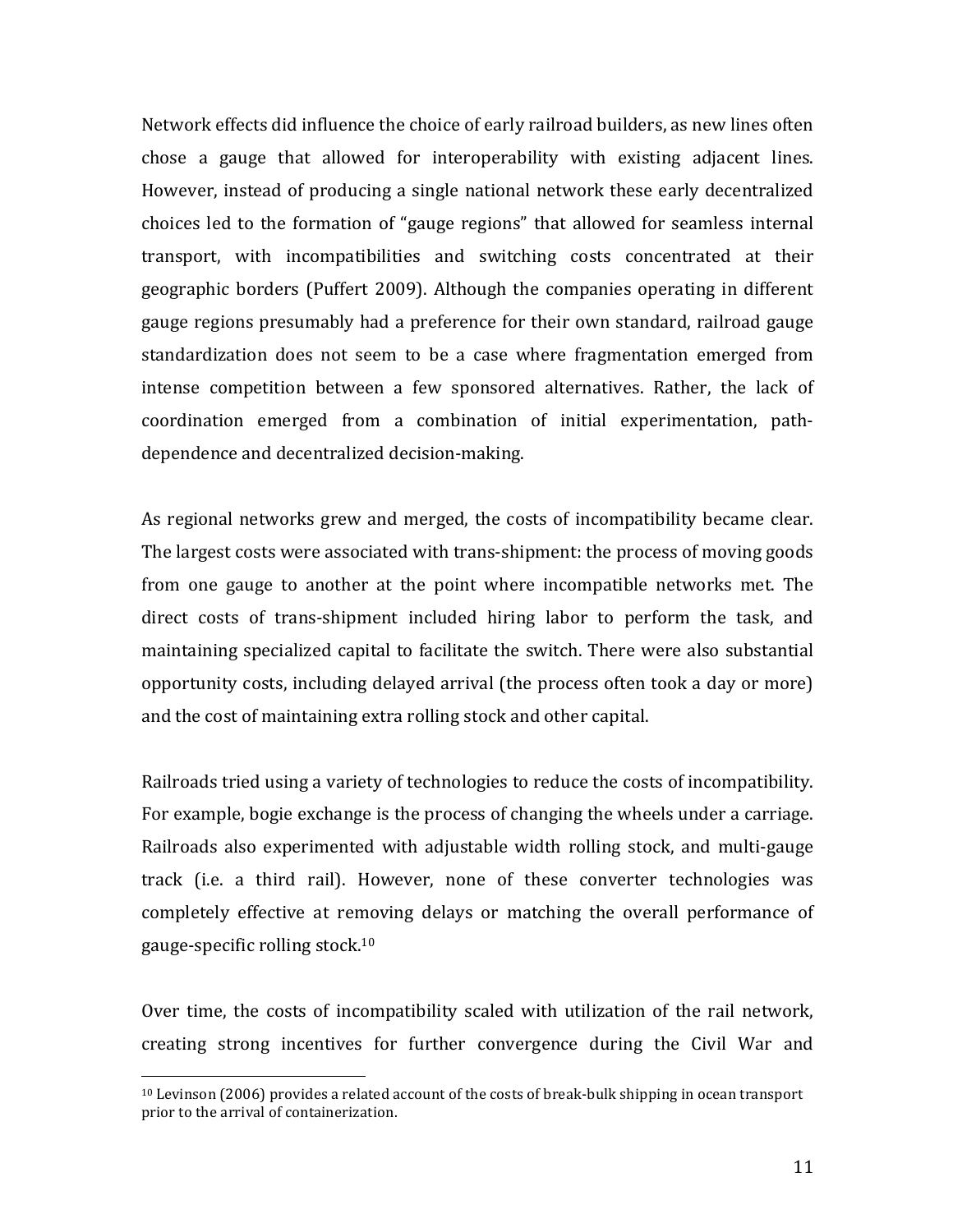reconstruction. By the 1880's, through both conversion and new construction, the US rail network gradually converged to a system with two incompatible gauge standards, 5 feet and 4 feet 8.5 inches, with the former gauge highly concentrated in the South.

The final step in the process of achieving a nationwide interoperability was a remarkable conversion of roughly 13,000 miles of track during an extremely short period in May and June 1886. Just before this conversion, the majority of Southern freight carriers – including both rail and steamship – had organized themselves into a cartel called the Southern Rail and Steamship Association (SRSA). Although the main purpose of the cartel was rate-setting, they quickly realized the large potential efficiencies of converting to a gauge standard that would allow seamless interconnection with the Northern network. The conversion of the SRSA network to standard gauge was a carefully orchestrated engineering feat, described in detail by Puffert (2009). 

From an economic perspective, the SRSA played two very important roles. First, it helped coordinate the switch, which was clearly more beneficial for members who were operating at the geographic boundary of the network than for those deep in the South, who would not regularly incur the costs of incompatibility. Evidence suggests that networks in the deep South were more reluctant to switch, and could only be brought along because the SRSA convinced them that all of their adjacent neighbors would be changing gauge. The SRSA's second role was to ensure (through coordinated pricing) that interoperability benefits flowed to its members, and were not dissipated through *ex post* competition. 

Gross (2016) uses data from SRSA and other freight schedules to study the economic impacts of the 1886 switchover. He finds that there was a substantial reallocation of traffic from steamship to rail for routes that would have formerly required trans-shipment. The effect is concentrated on shorter routes, where the costs of delay were proportionally larger. However, he finds that there was little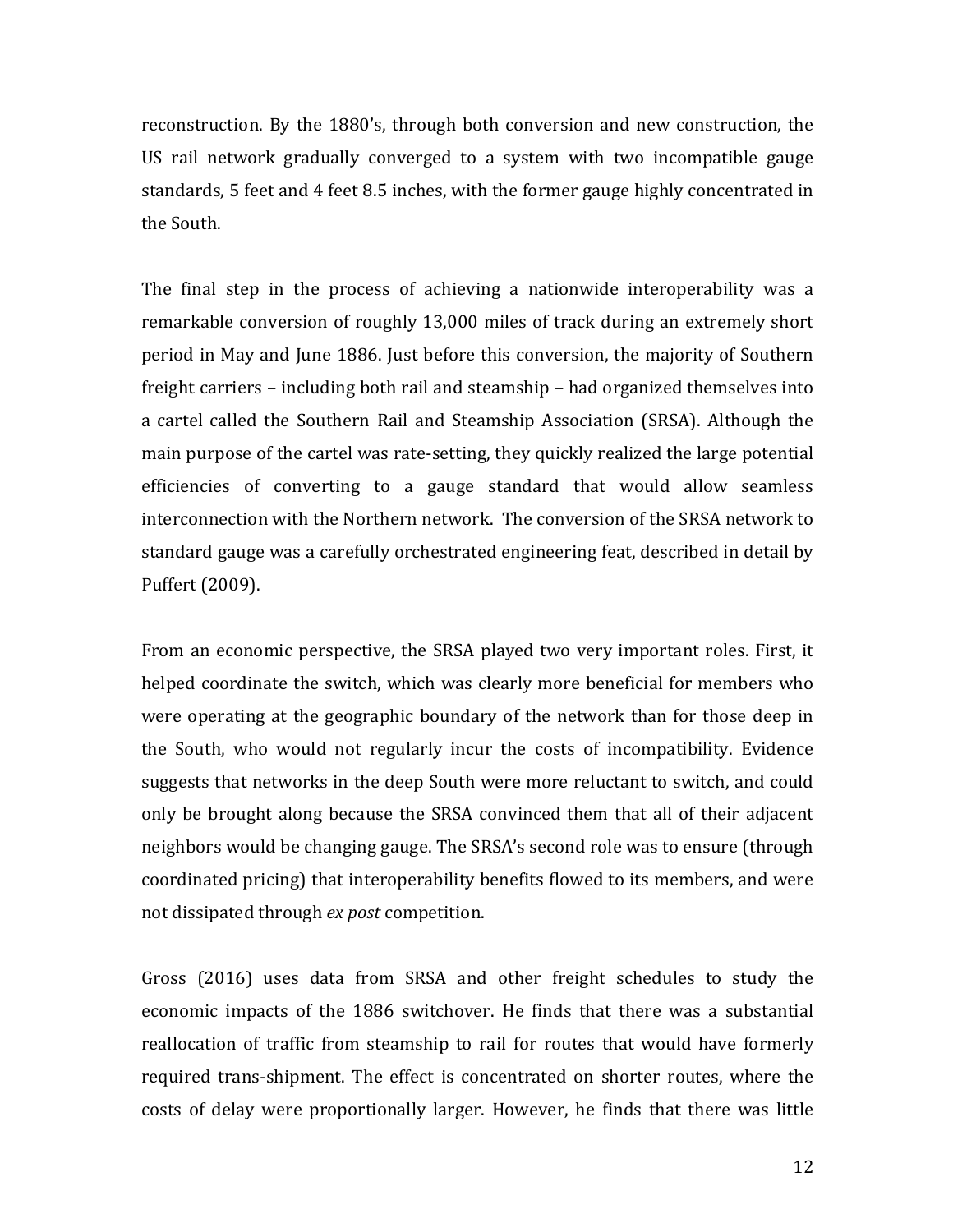change in price or aggregate volume, presumably because of the price discipline imposed by the cartel. Using a model of supply and demand, he also computes counterfactual impacts of standardization in a competitive market, which suggest that under competitive conditions, the gauge change would have produced a  $27$ percent price decline and a 20 percent increase in shipments for the routes in his sample.

The railroad case study offers several important lessons about fragmentation and forking. First, it demonstrates how a combination of decentralized adoption and technological uncertainty can lead to splintering. It also shows how splintering can persist, even in the presence of substantial opportunity costs, when the sunk costs of replacing installed capital are large. The case also illustrates two paths to compatibility. One is the use of converter technologies, like bogies and adjustable wheels, to reduce costs of incompatibility. The second is for a large "platform" leader" such as the SRSA to step in and coordinate a switch.

The empirical work by Gross  $(2016)$  provides some quantitative evidence of the welfare gains from inter-operability in this setting. However, it also raises the interesting question of whether the large counter-factual benefits of interoperability *plus* competition could have been achieved in the absence of the SRSA, since that organization played an import role in coordinating the switch and ensuring that Southern railroads would benefit from it. Finally, it is worth noting that rail gauge standardization is not merely an intriguing historical episode: there are more than five gauge standards currently used in Asia, and some incompatible national networks have been negotiating towards technical interoperability for over 50 years (UNESCAP 1996; UNTC 2006).

## *4.2 Modems*

During the 1990s, many U.S. consumers accessed the Internet by using a modem to connect with an Internet Service Provider (ISP) over the public telephone network. The invention of the browser and growth of the World Wide Web generated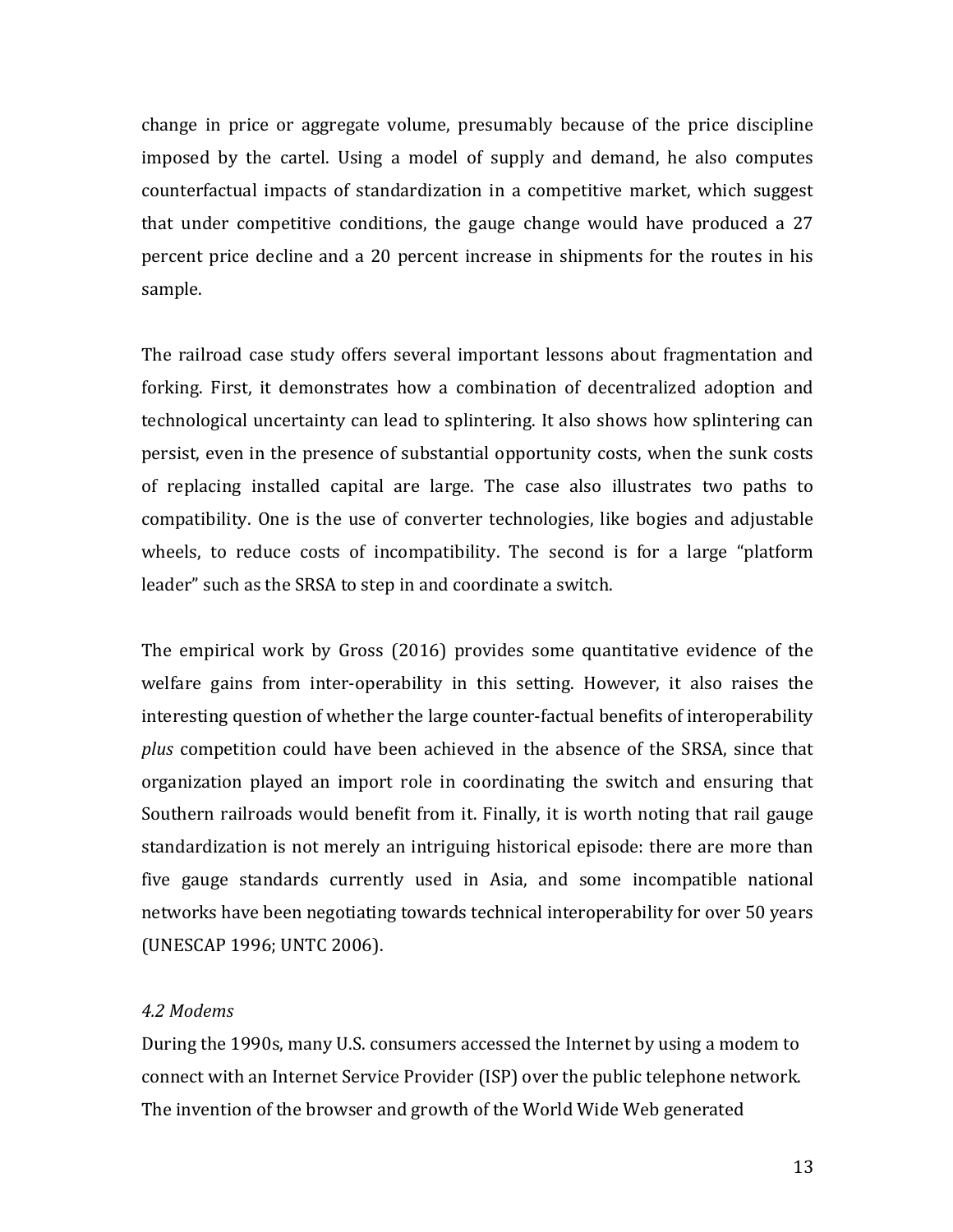significant demand for faster connections, and by early 1997, modem suppliers and ISPs were both poised for an upgrade to equipment with a maximum transmission rate of 56 kilobits per second (56K). In a pair of complementary papers, Augereau, Greenstein and Rysman (2006), and Greenstein and Rysman (2012) describe the transition to 56K, which illustrates the incentives that lead to fragmentation as well as the use of an SSO to break the resulting deadlock.<sup>11</sup>

Prior to 1997, modems operated at a maximum speed of 33K. The market for 33K. modem chipsets was dominated by Rockwell Semiconductor. Rockwell licensed its technology to various resellers whose combined market share exceeded 80 percent. The largest of these resellers was US Robotics. The arrival of the World Wide Web and the emergence of a highly fragmented dial-up access market served by many local ISPs helped foster demand for the 56K technology, and US Robotics began to work on its own solution, based on a standard called X2. Concerned that it might miss the transition, Rockwell entered into a consortium with Motorola and Lucent to develop their own standard called K56Flex (henceforth Flex).

The two incompatible standards  $-$  X2 and Flex  $-$  reached the market around the same time in early 1997. While there were some early reports of problems with Flex modems, the two technologies had similar quality and pricing within six months of introduction. However, because the standards were incompatible with one another, ISPs needed to purchase separate equipment in order to support Flex and/or X2. A mismatch between consumer and ISP hardware would limit speeds to 33K at best. This created indirect network effects in the diffusion process: consumer adoption of one standard increased ISPs' incentives to select similar technology, and vice versa.

Contemporaneous reports suggest that adoption of  $X2$  and Flex modems was slow relative to expectations and the size of the market. By October 1997, just over 50 percent of ISPs had made the upgrade, but neither standard had emerged as the

 $11$  Our account is largely based on the discussion in Greenstein and Rysman (2012)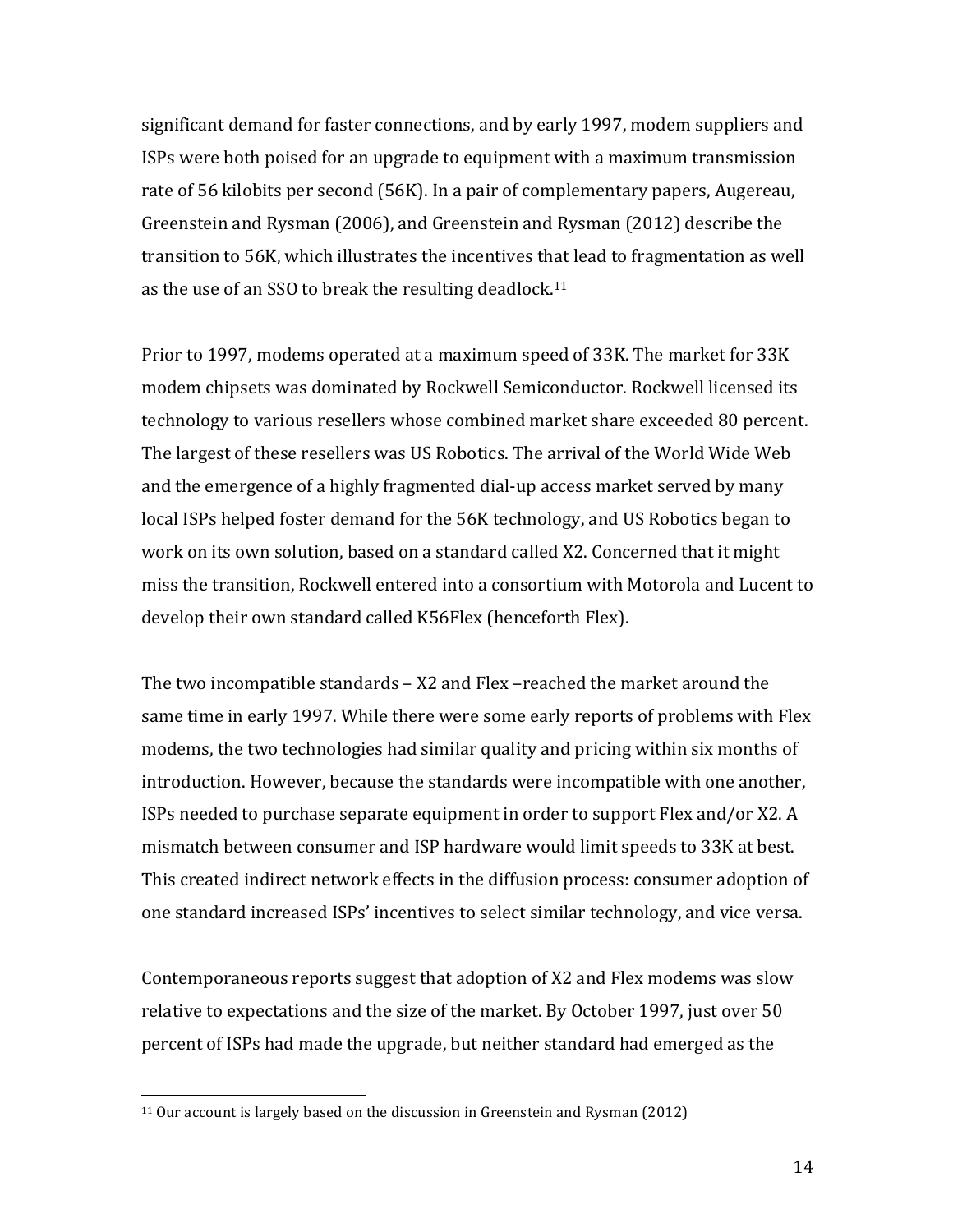market leader. None of the major ISPs (AOL, AT&T, UUNET, MSN, GTE, BellSouth or EarthLink) adopted 56K during this time. The wait-and-see posture of both consumers and large ISPs suggests that fragmentation was leading to excess momentum for the 33K technology. Moreover, while ISPs did have an incentive to upgrade, it is not clear that they had strong incentives to coordinate on a single standard. In fact, Augereau, Rysman and Greenstein (2006) provide evidence that small ISPs used incompatibility as a source of differentiation. Specifically, their study shows that when competing ISPs adopted 56K, they tended to divide local markets, with roughly half of ISPs serving X2 and the other half Flex.

During the development and rollout of X2 and Flex, efforts were underway at both the Telecommunications Industry Association (TIA) and the International Telecommunications Union (ITU) to reach consensus on a single  $56K$  standard.<sup>12</sup> Because SSOs lack formal enforcement power, it is not unusual for them to wait and see whether a *de facto* standard emerges in the market prior to endorsing any particular solution in a standards war.<sup>13</sup> Moreover, participants in the formal standards process are typically interested parties, which in this case would include members of the US Robotics and Rockwell-led consortia, and perhaps a few of the larger ISPs. However, Greenstein and Rysman (2012) report that both the X2 and Flex consortia expected to adopt an ITU standard. Additionally the slow adoption of 56K technology by consumers and large ISPs placed some pressure on the SSOs to act quickly, in order to break to the logjam that was holding back demand.

Thus, in February 1998, the ITU announced that there was consensus for a new 56K modem standard called V.90. (This represented a new "record" for elapsed time to develop an ITU standard, and was well ahead of the SSO's two-year forecast.) Although V.90 was an amalgam of X2 and Flex technology, the standard was not

<sup>12</sup> The TIA is US industry association that develops standards under the auspices of ANSI, and can therefore serve as the US representative to ITU, which is a Geneva-based UN treaty organization. ITU has set a variety of international telecommunications standards since the late 1800s.

<sup>&</sup>lt;sup>13</sup> For example, the Internet Engineering Task Force requires has several tiers of formal endorsement, and will only advance a specification from "Proposed Standard" to "Draft Standard" if there have been multiple independent implementations.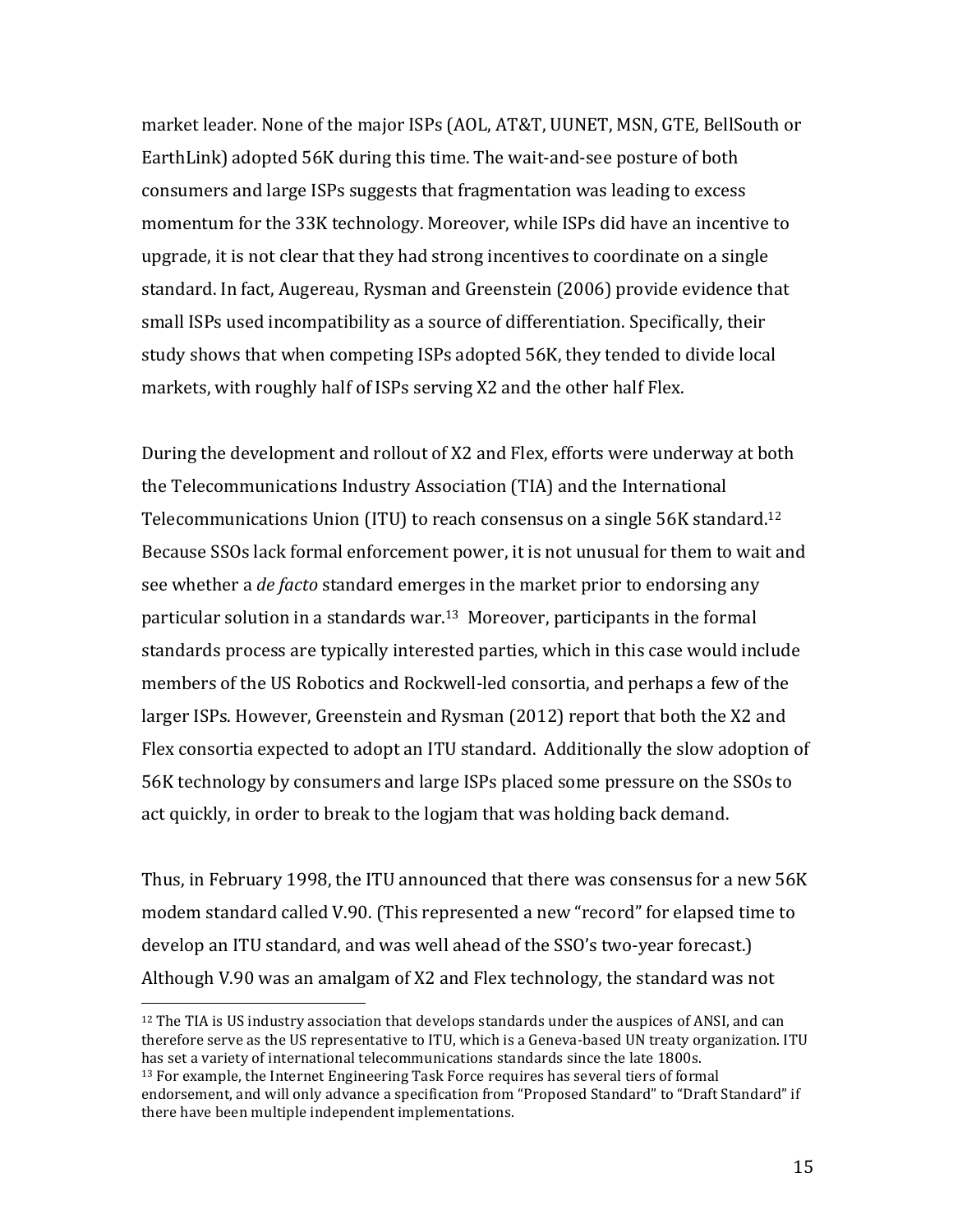"plug and play" interoperable with either of the proprietary specifications. Customers could, however, use a firmware upgrade to make their existing X2 or Flex modem work with an ISP's V.90 equipment. In September 1998, the V.90 standard was approved, and sales were strong following the adoption of a coordinated standard. 

The 56K modem case nicely illustrates how fragmentation can occur when it becomes time for a technical upgrade, and how SSOs can be pivotal in resolving an impasse in standards adoption. One of the more interesting features of this case is the role of ISPs. Although large ISPs sat on the sidelines, rather than make a risky bet on a single standard that might lead to stranded investments, the smaller ISPs actually exacerbated the fragmentation problem. These small firms viewed incompatibility as a potential source of differentiation in a highly competitive industry, so that even in the presence of indirect network effects, the early ISP adopters were not especially keen to coordinate.

The 56K modem case also highlights the interaction between market and nonmarket paths to compatibility. In their review of this episode, Rysman and Greenstein (2012) ask why US Robotics, who seemed to be ahead in the marketplace, was keen to adopt V.90. They propose that US Robotics never believed that the market would tip towards X2, and only expected to obtain some temporary advantages by establishing a lead in the marketplace. In particular, one of the major benefits of X2's edge in the market was that Rockwell and others agreed to include a substantial amount of US Robotics' intellectual property in the V.90 standard. This meant that US Robotics would no longer be in the position of licensing and distributing Rockwell's technology, as they had been for  $33K$  modems. With these IP concessions in place, the benefits of accelerated adoption presumably outweighed the costs of moving from X2 to V.90, and US Robotics quickly endorsed the ITU specification.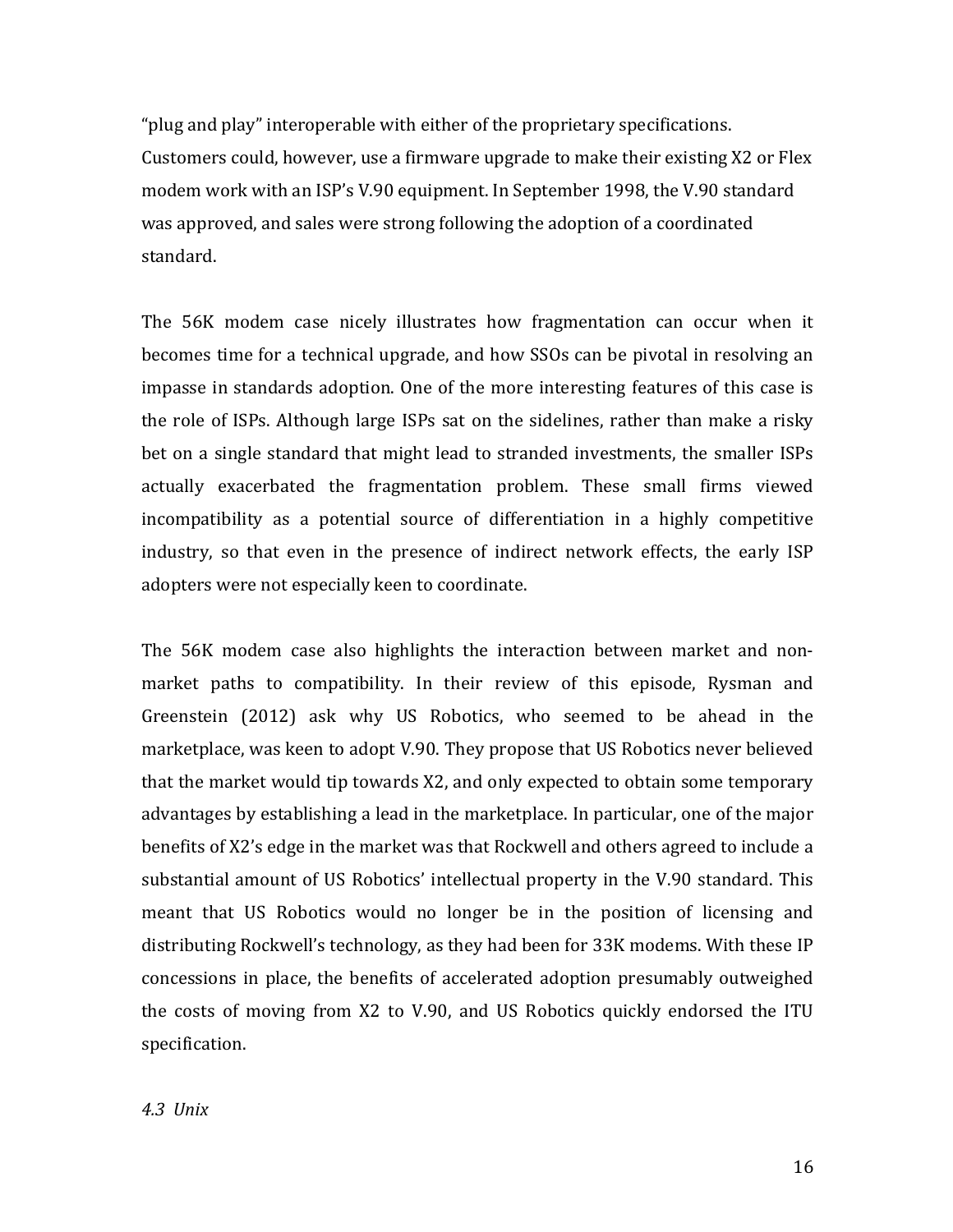Unix is one of the most technically and commercially significant operating systems in the history of computing. The original Unix operating system was developed at Bell Laboratories in the early 1970s, and there have been hundreds of different implementations and offshoots since then. This short case study will focus on the "Unix Wars" that took place in the 1980s and 1990s.

When engineers at AT&T first developed Unix, the company was prohibited from entering the computing industry under the terms of a 1956 antitrust consent decree. Bell Labs therefore decided to license the source code "as-is" for a nominal fee, but without a guarantee of support or bug fixes. The inexpensive OS quickly diffused among minicomputer users, who were often located at large institutions such as universities that had the resources required to buy and operate these machines. Many early Unix users contributed to the ongoing development of the operating system. For example, then graduate student Bill Joy released the first Berkeley Software Distribution (BSD) as an add-on to Version 6 Unix in 1977. This fork would go on to become one of the major branches in the upcoming Unix wars.

Several key events leading to the first round of Unix wars occurred around 1982. The break-up of the Bell System produced a new consent decree that freed AT&T to enter the computer business. One year later, AT&T released Unix System V, one of the first commercially available versions of the OS. Meanwhile, Sun Microsystems was founded (by Bill Joy, among others), and enjoyed early success at commercializing Unix through bundling SunOS, which was derived from BSD, with hardware aimed at the nascent workstation industry.

As sales of workstations accelerated, Sun's business model of bundling hardware with a proprietary flavor of Unix – typically a derivative of either BSD or System V – was quickly adopted by many of the incumbent minicomputer manufacturers. Fragmentation followed. Salus (2015) describes the market for Unix implementations in the early 1980s: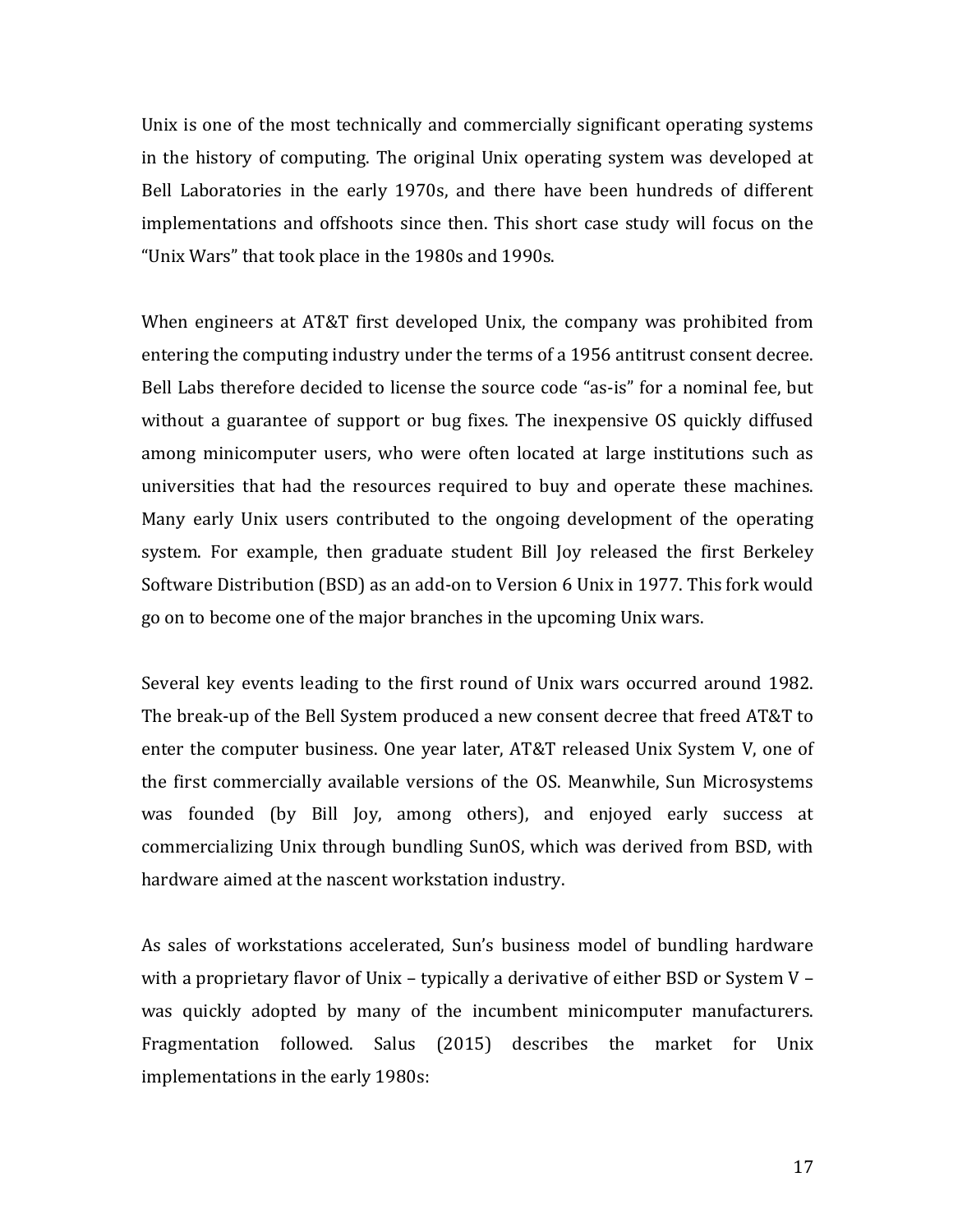"Apollo, DEC, Eakins, Gould, Integrated Solutions, Masscomp, NSC, and Wollongong were marketing Berkeley UNIX. System III or System V derivatives were being marketed by AT&T, Altos, Apollo, Compaq, Convergent, HP, Honeywell, IBM, ITT, Intel, Interactive, Masscomp, Microport, Microsoft, Motorola, NCR, NUXI, Opus, SCO, Silicon Graphics, Sperry, Sun, Tandy, UniSoft, and Wollongong. Finally, a host of vendors, including Amdahl, Apple, Cray, DEC, Data General, HP, IBM, and Motorola, offered proprietary versions of UNIX, some based on 4.1 or 4.2BSD."

A key technical advantage of the early BSD implementations was that they had builtin support for TCP/IP networking. However, until 1988 implementations of BSD still required a license from AT&T, because it was derived from their original source code. Network file storage protocols also played an important role in the initial Unix battles. Sun released its Network File System (NFS) and AT&T promoted its own Remote File System (RFS). While RFS has been considered a superior model, NFS eventually won out due to Sun's sharing of open-source code along with specifications.

With splintering leading to interoperability and portability concerns, AT&T began requiring vendors to conform to a variety of standards in order to use the System V brand. Another significant effort to promote Unix standardization was started within the IEEE, under the POSIX (Portable Operating System Interface) trademark. However, the first round of the Unix Wars essentially ended in a stalemate between the BSD camp and the System V camp.<sup>14</sup>

The second round of the Unix Wars began in 1987 when AT&T announced a large investment in Sun Microsystems. Sun simultaneously announced that its future Unix OS development (Sun Solaris) would be based on AT&T's System V Release 4, as opposed to BSD. Although this collaboration was hailed by customers and the press as helping to resolve the prior incompatibility issues, many of Sun's competitors  $$ who were also often AT&T licensees – feared that they would be placed at a significant competitive disadvantage. In 1988 these competing vendors formed the

 $14$  Salus (2015) relates how the two camps had marketing campaigns at the 1988 USENIX (user group) conference with the competing tag-lines "System V: Consider it Standard" and "4.2 > V."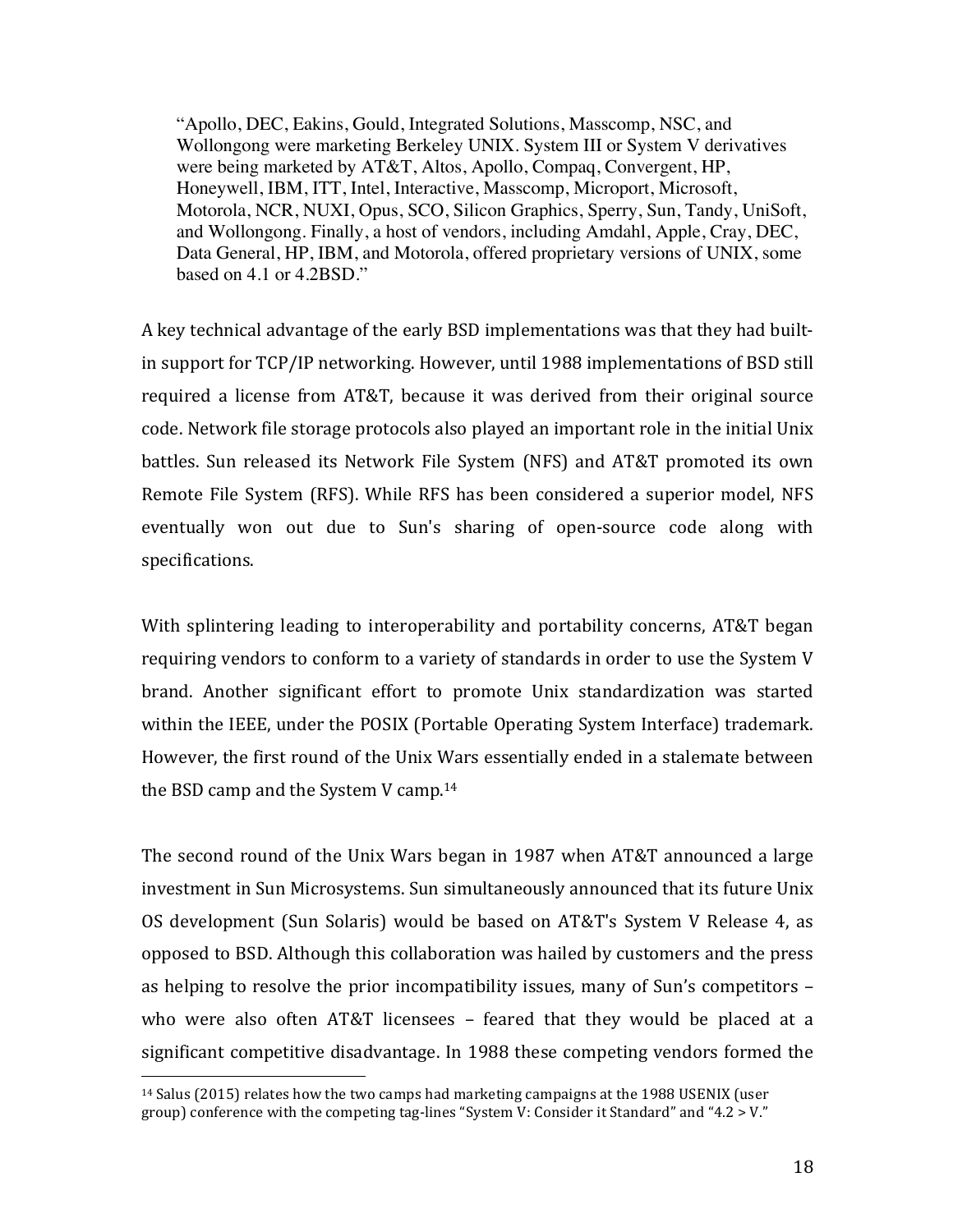Open Software Foundation (OSF), a consortium whose key members included Digital Equipment, Hewlett Packard, and IBM.<sup>15</sup>

OSF members jointly developed the OSF/1 operating system, which did not incorporate any of AT&T's intellectual property. In response, AT&T, Sun and a group of SVR4 licensees formed Unix International (UI) as a counter-consortium. Despite the significant resources spent on its development, OSF Unix was not a commercial success. Digital Equipment was the only company to produce a complete implementation, and Cargill (2011) summarizes this round of the Unix battles by writing that, " $OSF/1$  was an idea whose time had come and gone, and the proprietary offering (UNIX SVR4) won."

By the early 1990s, the market for workstations, that Sun pioneered, appeared mature compared to the fast growing desktop market, which was increasingly dominated by Microsoft. GNU/Linux had also emerged as a fully open source alternative to the various proprietary flavors of SVR4 then on the market. With these commercial developments as a backdrop, the members of both UI and OSF formed the Common Open Software Environment (COSE) initiative in March 1993, with UI and OSF merging into what eventually became The Open Group. The second round of the UNIX wars came to a close when AT&T sold its Unix rights to Novell. The Open Group continues to hold the trademarks to Unix, and offers testing and certification programs based on the Single Unix Specification (SUS), whose core specification development takes place under the auspices of the IEEE POSIX program.

The Unix wars offer several broad lessons on the economics of forking, fragmentation and splintering. First, the early work on BSD shows how forking need not always be harmful. In particular, the experimentation of Bill Joy and others in the academic community arguably fostered the development and improvement of

<sup>&</sup>lt;sup>15</sup> According to Axelrod et al. (1995), Sun's CEO Scott McNealy joked that OSF actually stood for "Oppose Sun Forever."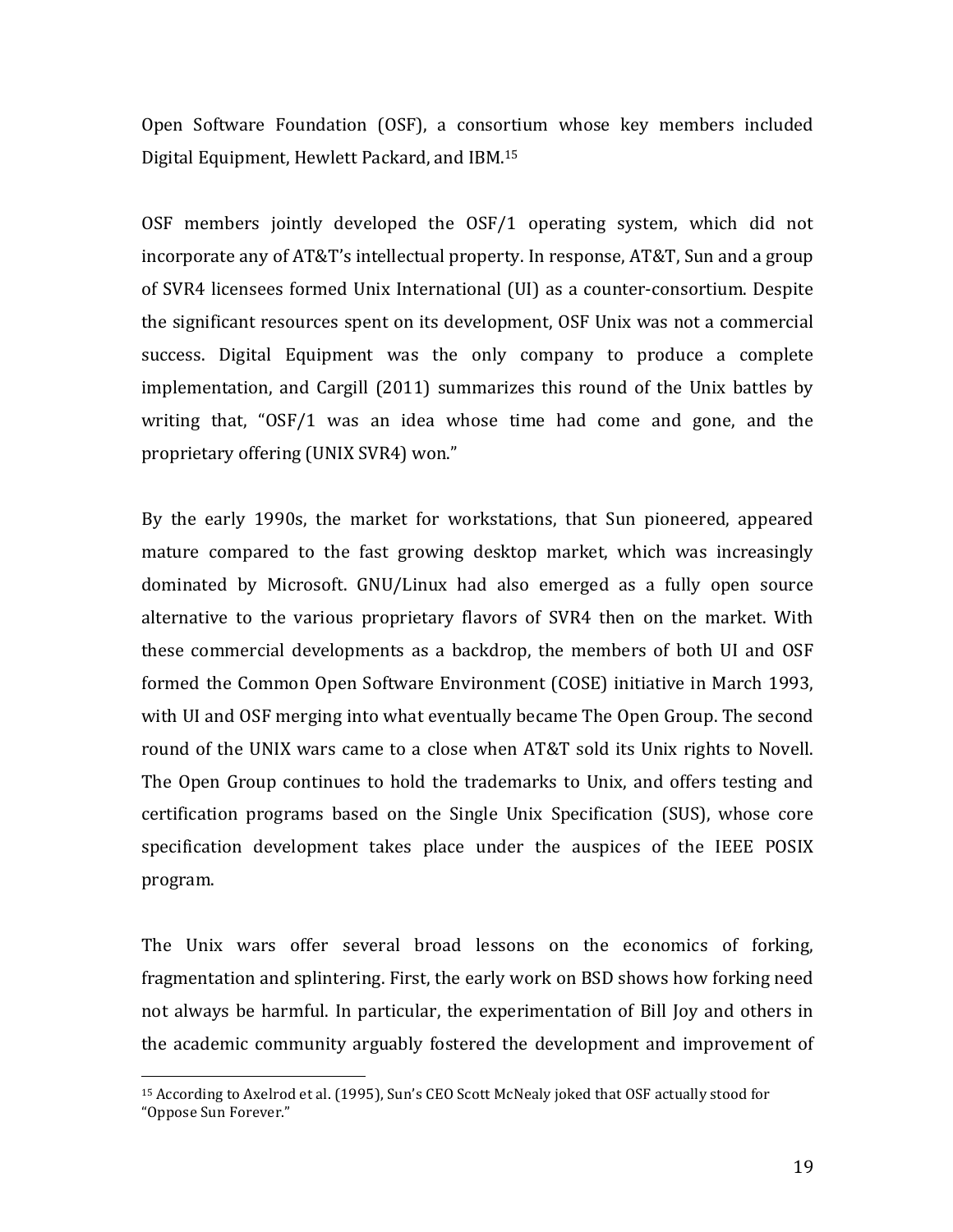an operating system that AT&T had all but abandoned. At the same time, those forks created an environment in which camps could easily form around the competing BSD and System V specifications. Secondly, this case illustrates the potentially complex interplay among various paths to compatibility, including decentralized adoption of proprietary standards, "sponsored" consortia such as UI and OSF, and more neutral SSOs such as the IEEE. The history of Unix also shows how hardware vendors can play a similar role to the ISPs in the 56K modem standards war. In particular, even though there were arguably positive network effects among endusers and software developers who all favored a greater level of inter-operability, the key *adopters* of Unix were minicomputer and workstation producers who often preferred a proprietary flavor of Unix that could provide a greater level of product differentiation. 

Another lesson from the Unix wars is the importance of intellectual property. AT&T's licensing activities played a role in both the early BSD vs. System V fights, and the later formation of OSF. OSF's commercial failure illustrates how divided governance of a standard may fail in the face of strong competition from a proprietary alternative, a pattern we will see repeated below in the case of Symbian. The creation of The Open Group illustrates how slower market growth, along with the introduction of outside threats (in this case from Linux and Windows), can help resolve a stalemate over standards. Finally, one of the most interesting questions posed by the Unix wars is whether Unix fragmentation in the minicomputer and workstation market contributed to the rise and eventual dominance of Windows in the market for personal computer operating systems.

#### *4.4 Instant Messaging*

Although messaging applications date back to the era of mainframe computing, Internet-based instant messaging was introduced in the mid-1990s. This case study of instant messaging draws heavily on the account provided in Faulhaber (2002, 2004).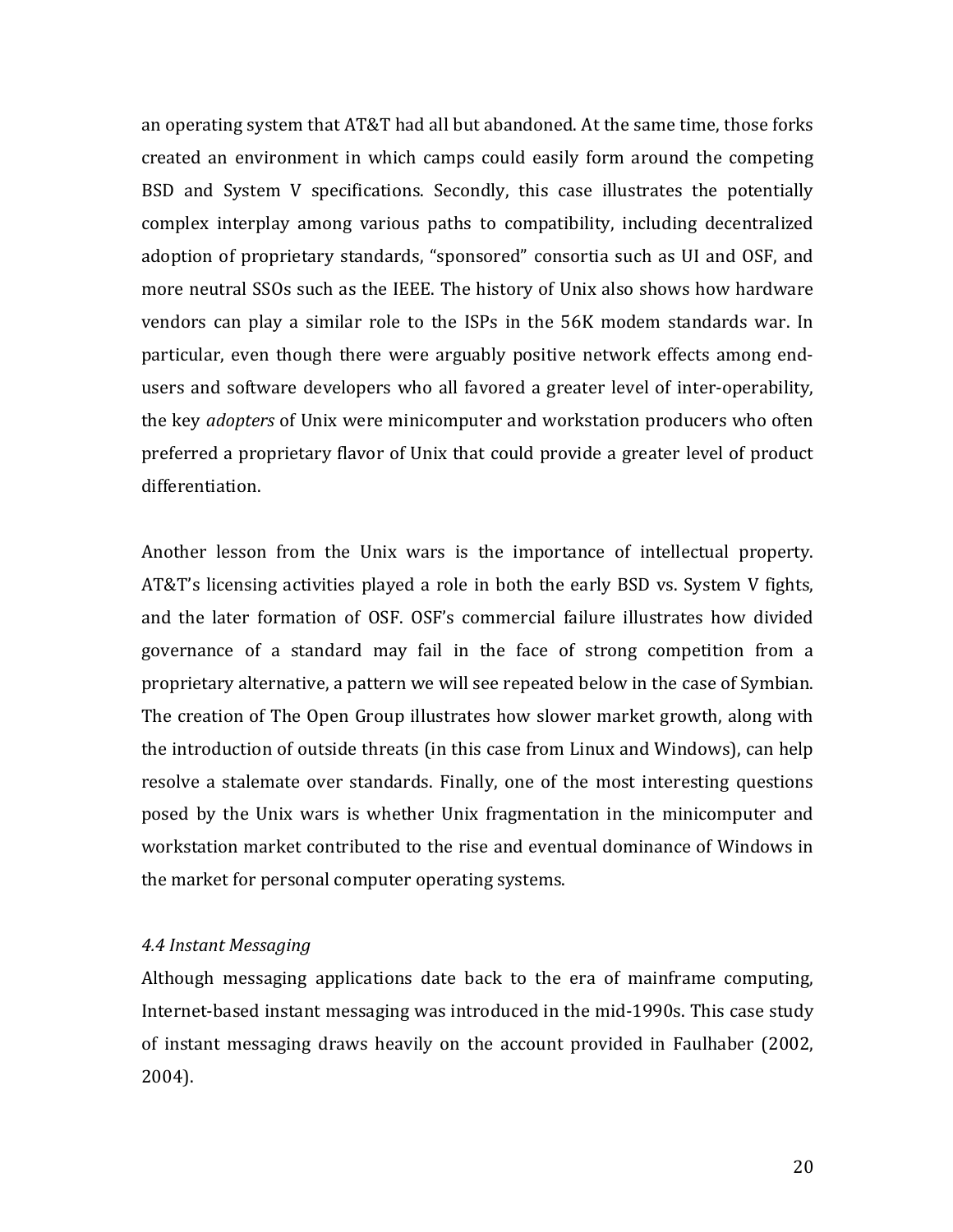The first messaging applications such as ICO, PowWow, and AOL Instant Messenger (AIM) had graphical user interface (GUI) clients and allowed for real-time conversations that distinguished them from email. Another defining characteristic of first-generation messaging protocols was a lack of horizontal openness. Users of one service could not communicate with the users of another, competing instant messaging application. Although multi-homing was possible, users needed to maintain accounts on each separate IM network, and concurrently run multiple client applications in order to communicate across multiple networks.

AOL Instant Messaging (AIM) was the largest of the first-wave of messaging platforms. AIM was introduced in 1989, but surged in popularity around 1996 when AOL added a "buddy list" feature that allowed users to see whether their frequent chat partners were currently online. Although AOL initially limited the messaging network to its own subscribers, in 1997 AIM was offered as a standalone application for non-AOL customers. As AIM's user base grew, a number of competing services made efforts to interconnect. While the technical problems were not large  $-$  AOL had already published its OSCAR messaging protocol on the Internet – all of the initial attempts to connect without AOL's permission were blocked.<sup>16</sup>

A number of AOL's competitors also deployed proprietary messaging protocols in the late 1990s. Microsoft Messenger utilized the MS Notification Protocol (MSNP), and Yahoo Messenger relied on a protocol called YSMG. Given the lack of interoperability among these standards, several efforts to create open instant messaging standards were started within the Internet Engineering Task Force (IETF).<sup>17</sup> However, the initial push for standards-based inter-operability in instant messaging largely failed. In particular, although some third-party software allowed for connections to multiple IM networks from a single client application, most of the

<sup>&</sup>lt;sup>16</sup> Perhaps ironically, OSCAR stands for Open System for Communicating in Realtime.

<sup>&</sup>lt;sup>17</sup> Examples include the Session Initiation Protocol (SIP), Session Initiation Protocol for Instant Messaging and Presence Leveraging Extentions (SIMPLE), Application Exchange (APEX), Instant Messaging and Presence Protocol (IMPP), and the Extensible Messaging and Presence Protcol (XMPP).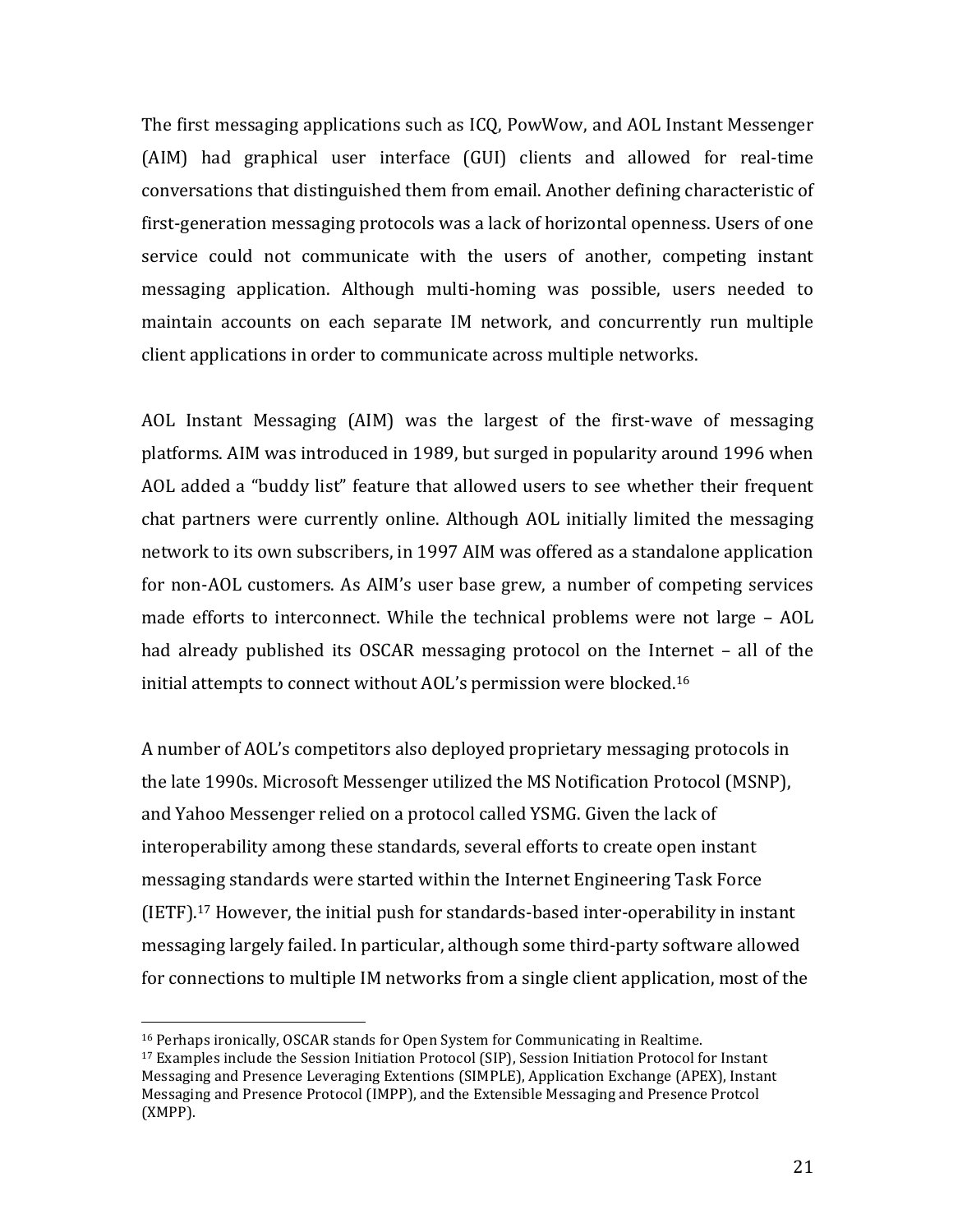network providers proved willing and able to refuse interconnection with their rivals. 

This situation started to change in the early 2000's. In 2001, as a condition for approving the merger between AOL and Time-Warner, the U.S. Federal Communications Commission required AOL to commit that it would provide rivals with access to the AIM Names and Presence Directory (NPD) before offering "advanced" IM services, such as voice and video communications (Faulhaber  $2002$ <sup>18</sup> This regulatory step was followed by a series of deals that facilitated crossnetwork communications. In 2003, Reuters signed agreements that allowed users of its proprietary Reuters Messenger service to communicate with users of AIM, ICQ and Microsoft Messenger. In 2005, Microsoft's SIP/SIMPLE based enterprise IM product, Live Communications Server 2005, was opened to communicate with users of AIM, MSN Messenger, and Yahoo! Messenger. And in 2007, Google's XMPP-based Google Talk service allowed for communication with AIM users.

By the late 2000s, new technologies and platforms were providing consumers with alternatives to the previous generation of stand-alone desktop-based instant messaging applications. These alternatives included SMS text messaging services operated by wireless carriers, proprietary text-messaging protocols such as Apple's iMessage, and standalone messaging applications such as WhatsApp. Popular social networks, such as Facebook and Twitter, also added instant messaging features to their platforms.

The history of instant messaging clearly parallels that of the early telephone network, as described in Gabel (1994). Both communication technologies produced strong direct network effects, and the service providers who established an early lead refused to interconnect with their smaller competitors, presumably out of a desire to differentiate based on the size of their installed base. However, whereas

<sup>&</sup>lt;sup>18</sup> As explained in Faulhaber (2002) the NPD is the critical component in terms of "network effects" because it provides real-time information on user availability.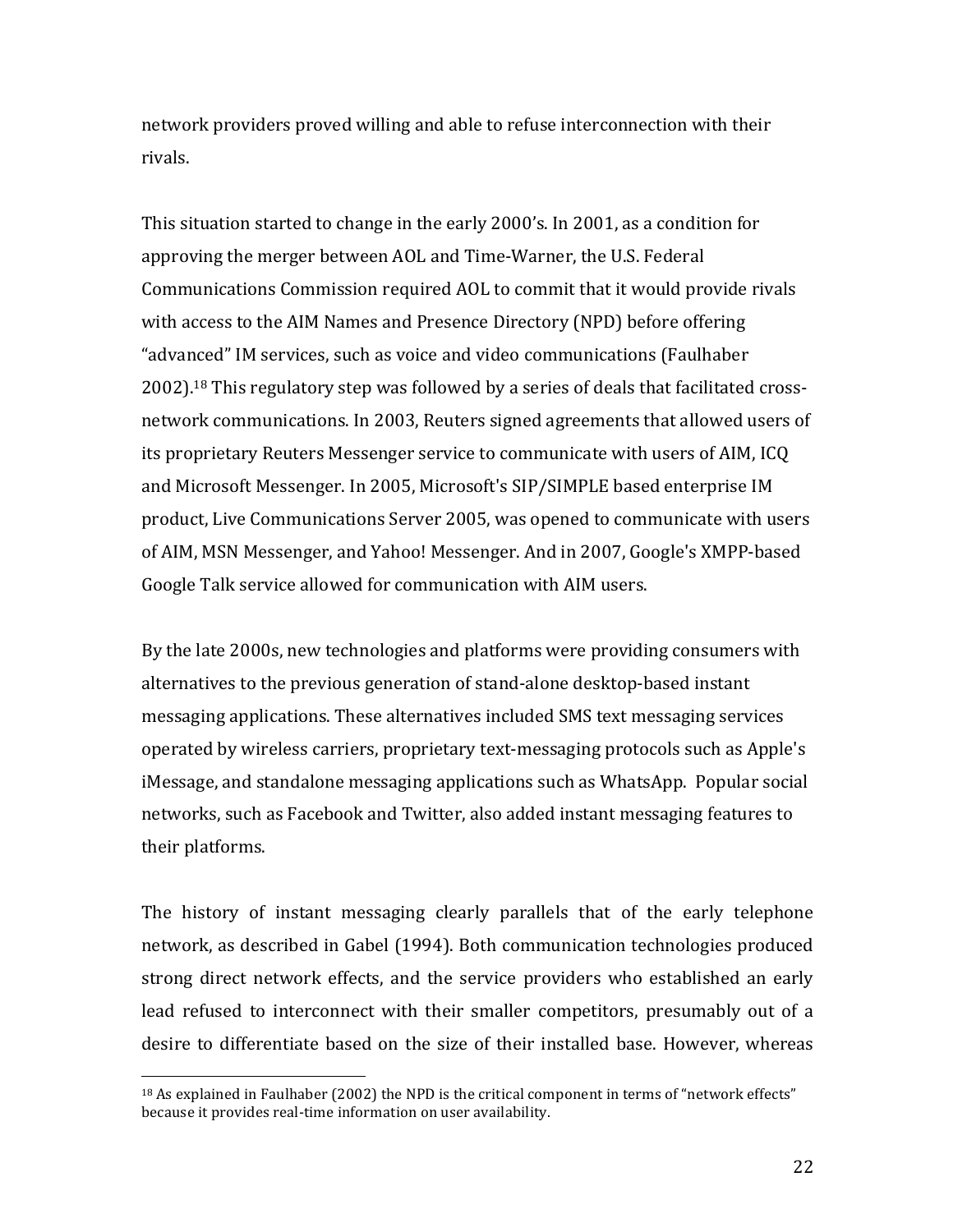the regional phone networks eventually merged to monopoly, the instant messaging market evolved differently. The FCC intervened to promote horizontal interoperability, and facing competition from a variety of substitute communication platforms, the largest messaging platforms ultimately agreed to inter-connect.

While the open protocols developed by the IETF during the late-1990s were not initially embraced by proprietary IM networks, they eventually played an important role in bilateral interconnection. This reinforces a theme that also appeared in the case of OSF Unix – just because an open protocol exists, it will not necessarily succeed in the marketplace. However, open technology can often provide a foundation for subsequent iterations of the platform.

#### *4.5 Internet Browsers*

Tim Berners-Lee developed the first web browser in 1990, while working at the European Organization for Nuclear Research (CERN). However, the first commercially significant browser was Netscape Navigator. From its early release in 1994, Navigator's feature richness, combined with its free use for non-commercial purposes helped Netscape establish an early lead in browser adoption. The company's business model at the time called for giving away the browser, while charging for both its web server software and support for business users.

By mid-1995, Microsoft clearly perceived the Internet as a major opportunity, and Netscape Navigator as a significant threat. Bill Gates' now-famous Internet Tidal Wave memo spells out several elements of Microsoft's catch-up strategy, including "a decent client that exploits Windows95 shortcuts," working to "figure out additional features that will allow us to get ahead with Windows customers" and "get[ting] OEMS to start shipping our browser preinstalled." Gates clearly recognized the importance of complementary content, and the memo also discussed the evolution of document standards, suggesting that, "We need to establish OLE [an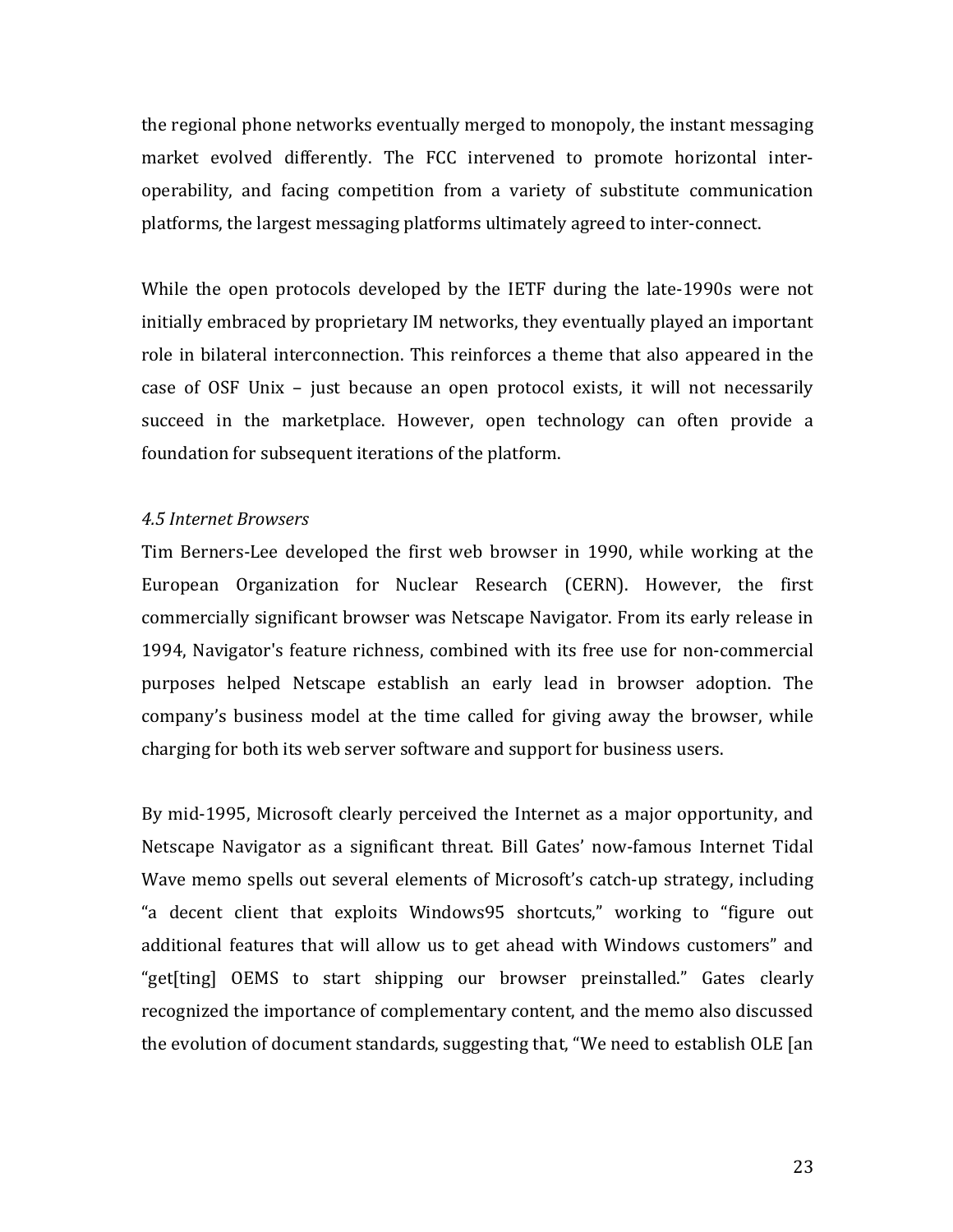MS proprietary document protocoll as the way rich documents are shared on the Internet. I am sure the OpenDoc consortium will try to block this." $19$ 

Many of the tactics described by Gates played an important role in the subsequent "browser wars." Microsoft released its Internet Explorer (IE) browser in August 1995, as an add-on to Windows 95.<sup>20</sup> In 1996, Microsoft began bundling IE3 with Windows 95 free of charge, marking the start of serious competition in the browser space. Starting with just over 3 percent of usage share in 1996, Internet Explorer captured over 30 percent of the market by 1998, and became the market leader by 1999. Bresnahan and Yin (2005) show how Microsoft's strategy of pushing hardware OEMs to pre-install IE played a crucial role in helping IE catch up to, and eventually surpass Netscape.

During Internet Explorer's rise, the standards supported by IE and Netscape diverged, with each team adding proprietary features to attract developers. It was common for websites to be specially targeted at either Netscape or Internet Explorer, displaying logos such as "Best Viewed With Internet Explorer" or "Best Viewed With Netscape Navigator." Another common practice for web developers during this time was to utilize scripts that detected the visitor's browser version, and load the appropriate version of the website tailored to a specific browser. Such practices increased costs all around – websites were slower for the end-user to download due to increased markup, web-server load was higher, and developers needed to expend greater effort developing duplicate versions of websites for different browser standards.

Throughout the first stage of the browser wars, the World Wide Web Consortium (W3C), an SSO founded by Tim Berners-Lee in 1994, worked to prevent fragmentation of key document standards by publishing specifications for Hypertext

<sup>&</sup>lt;sup>19</sup> The complete memo from gates is available at http://www.lettersofnote.com/2011/07/internettidal-wave.html

<sup>&</sup>lt;sup>20</sup> Microsoft licensed much of its original browser code from Spyglass Mosaic.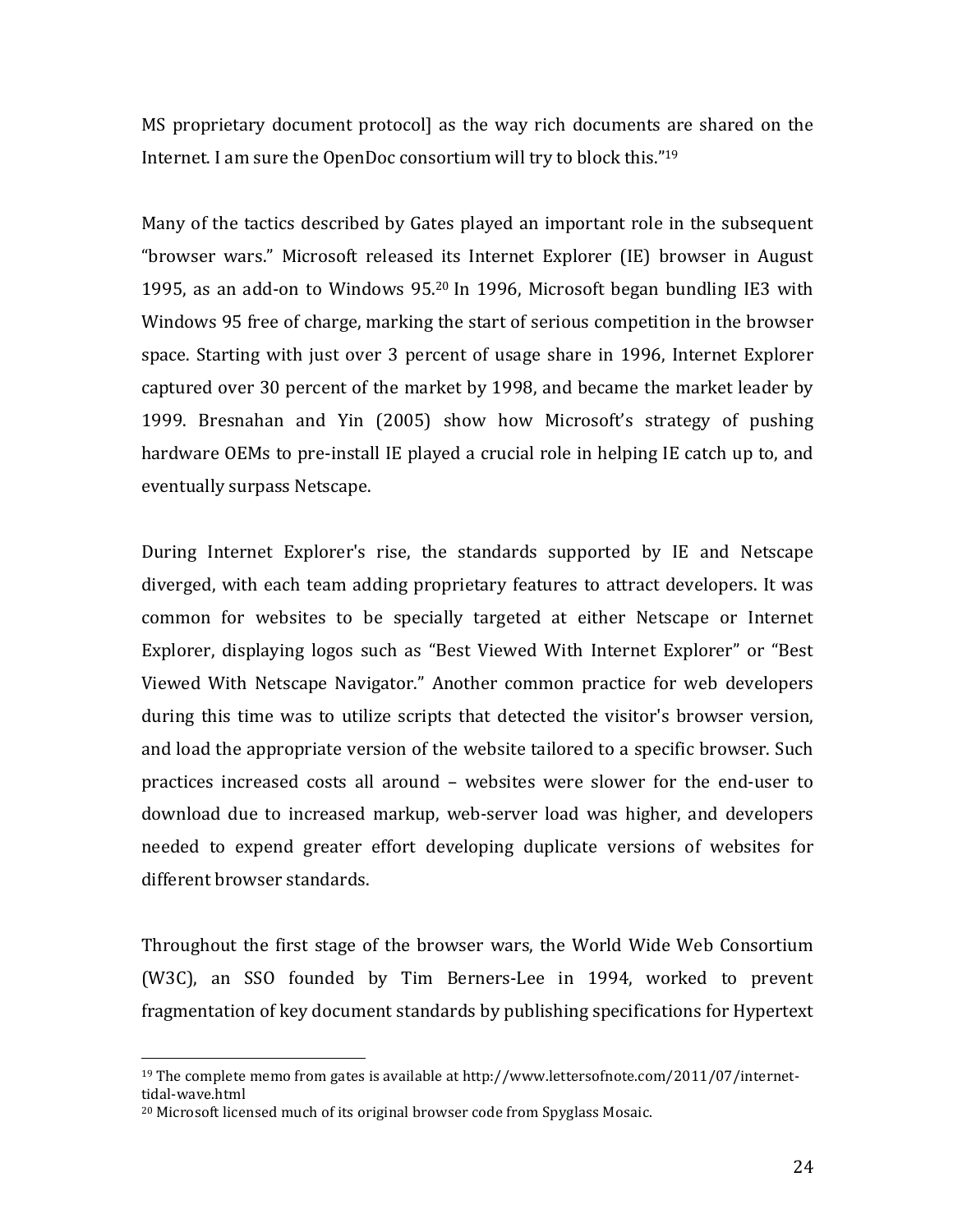Markup Language (HTML), Cascading Style Sheets (CSS) and other web protocols. In 1998, a group of web developers also founded the Web Standards Project (WaSP) to campaign for browser compatibility. WaSP published a series of influential "acid tests" for browser compliance with key standards, such as HTML, CSS, and ECMAscript (an SSO-maintained version of Sun's JavaScript language).<sup>21</sup>

By the early 2000's, Internet Explorer had a 90 percent share of the web browser market, and Microsoft's strategy towards the open web was increasingly characterized as an effort to "embrace, extend and extinguish" a set of standards that might threaten the dominance of its Windows platform (Gilbert and Katz 2001).<sup>22</sup> The antitrust concerns raised in DOJ versus Microsoft stem from the fact that its forks of HTML (and later Java) were vertically closed, and that by limiting Netscape's access to the Windows platform, Microsoft might be able to limit longrun competition from browser-based rivals.

With both the Unix and browser wars taking place during the 1990s, there was growing recognition of the potential for forking and fragmentation, and also several innovations in *platform governance* that played a role in the subsequent evolution of web standards. One of these governance innovations is the copy-left provision in Open Source Licensing agreements (Stallman 1985; Lerner and Tirole 2000). Broadly speaking, a copy-left provision requires anyone that releases a modified version of an open source program to make their own source code freely available to anyone that desires a license.<sup>23</sup> Under a copy-left licensing regime, it is possible to

 $21$  ECMA was originally an acronym for the European Computer Manufacturers Association.  $^{22}$  This three-step strategy begins when a platform leader embraces a standard by providing vertical interoperability. The "extend" part involves forking the standard by adding proprietary extensions that competitors cannot or will not implement. Finally, when the proprietary extensions become a *de facto* standard – presumably, in this case, because of Microsoft's large installed base – the open specification can be extinguished in the marketplace. Microsoft was accused of intentionally breaking Java portability in this manner (in violation of contractual commitments with Sun), and paid  $$2$ billion to settle the resulting legal dispute.

 $^{23}$  An alternative approach to preventing forking and fragmentation is to place the specification in the public domain under relatively restrictive copyright licensing terms that prevent unauthorized "extending" of the standard. This is the approach taken by several SSOs, including the W3C. However, this approach does not prevent proprietary extensions in implementations of a standard. Moreover,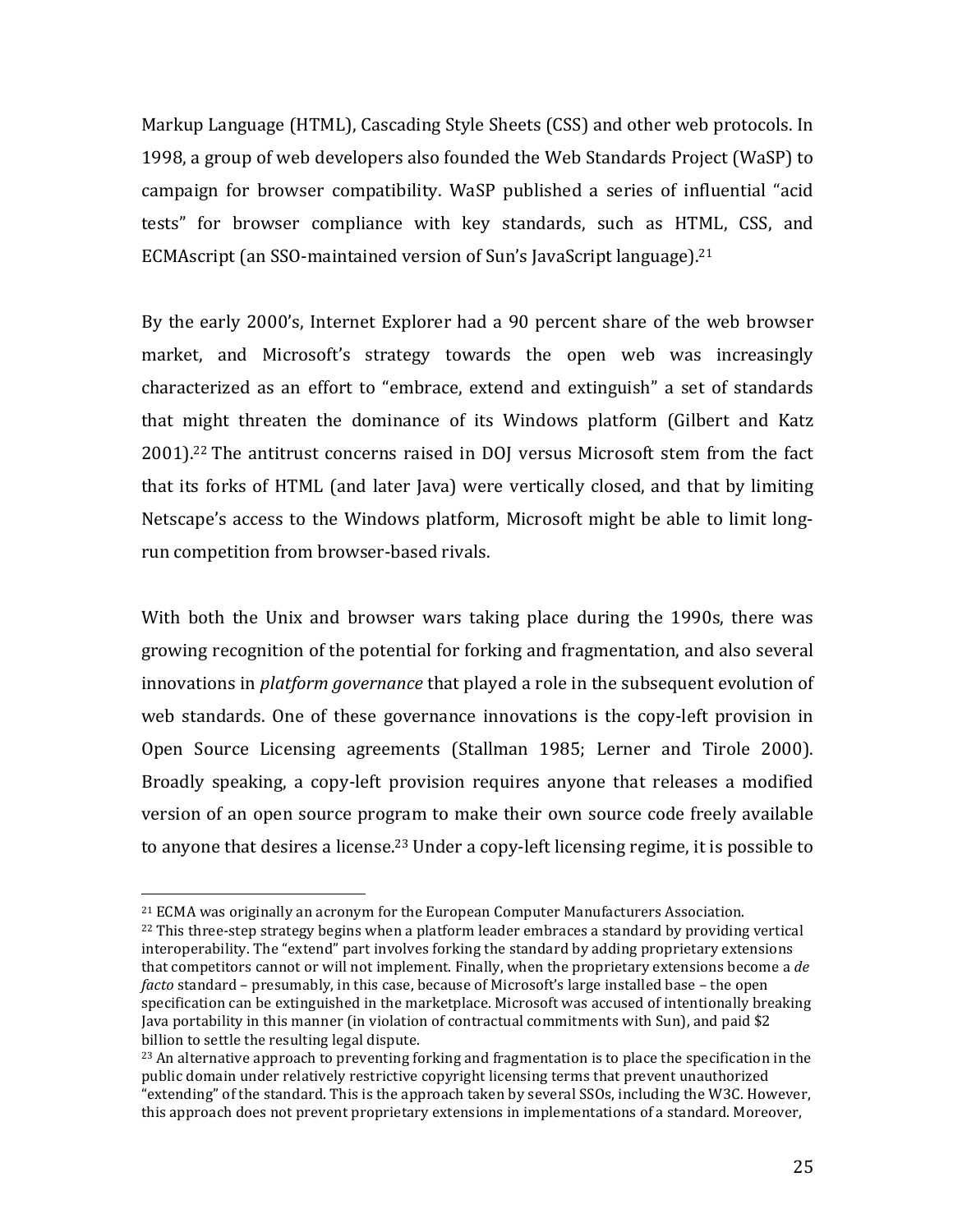embrace and extend standards, but very difficult to extinguish competition, because rivals will always (eventually) have access to the underlying code and any rights required to implement the proprietary extension.<sup>24</sup>

In 1998, Netscape decided to release all of its browser source code under an open source license with copy-left provisions. The license was called the Mozilla Public License, and is used by the community that develops the eponymous browser. Starting around 2004, Mozilla Firefox 1.0 and several other browsers based on the Netscape source code began to recapture market share from IE, which peaked at around 90 percent penetration in 2002.

Around the same time, engineers from Mozilla, Opera, and Apple formed the Web Hypertext Application Technology Working Group (WHATWG) to speed up the development of web standards. The members of WHATWG expressed frustration with the pace and direction of W3C's standardization efforts, which had stalled after the release of HTML 4.01 in 1998. The WHATWG members initially approached the W3C to discuss creating an HTML extensions working group, but were denied permission because they did not intend to base this work on the XML specification that W3C was pushing at the time. Within a few years, WHATWG had rewritten the base HTML specification and added many commercially significant extensions, such as increased support for audio and video functionality.

In 2007, the W3C responded to WHATWG's growing influence by forming a new working group to develop non-XML based HTML extensions. The W3C committee incorporated a substantial amount of the WHATWG's HTML5 specification into its standards, leading to a conflict between the two groups over the "right to fork." WHATWG was arguably created with the goal of forking the HTML specification, and

<u> 1989 - Andrea San Andrew Maria (h. 1989).</u><br>1900 - Andrew Maria (h. 1980).

ongoing litigation between Oracle and Google raises the question of whether copyright protection extends to the APIs defined by many software standards, or can only cover the implementation code.  $24$  Many standards consortia have substantively similar provisions, requiring implementers to freely license essential patents for the specification and future extensions of it. These policies fall under contract law as opposed to copyright. There are also "Commercial Open Source" licenses that allow re-use and modification of source code, but do not contain copy-left provisions.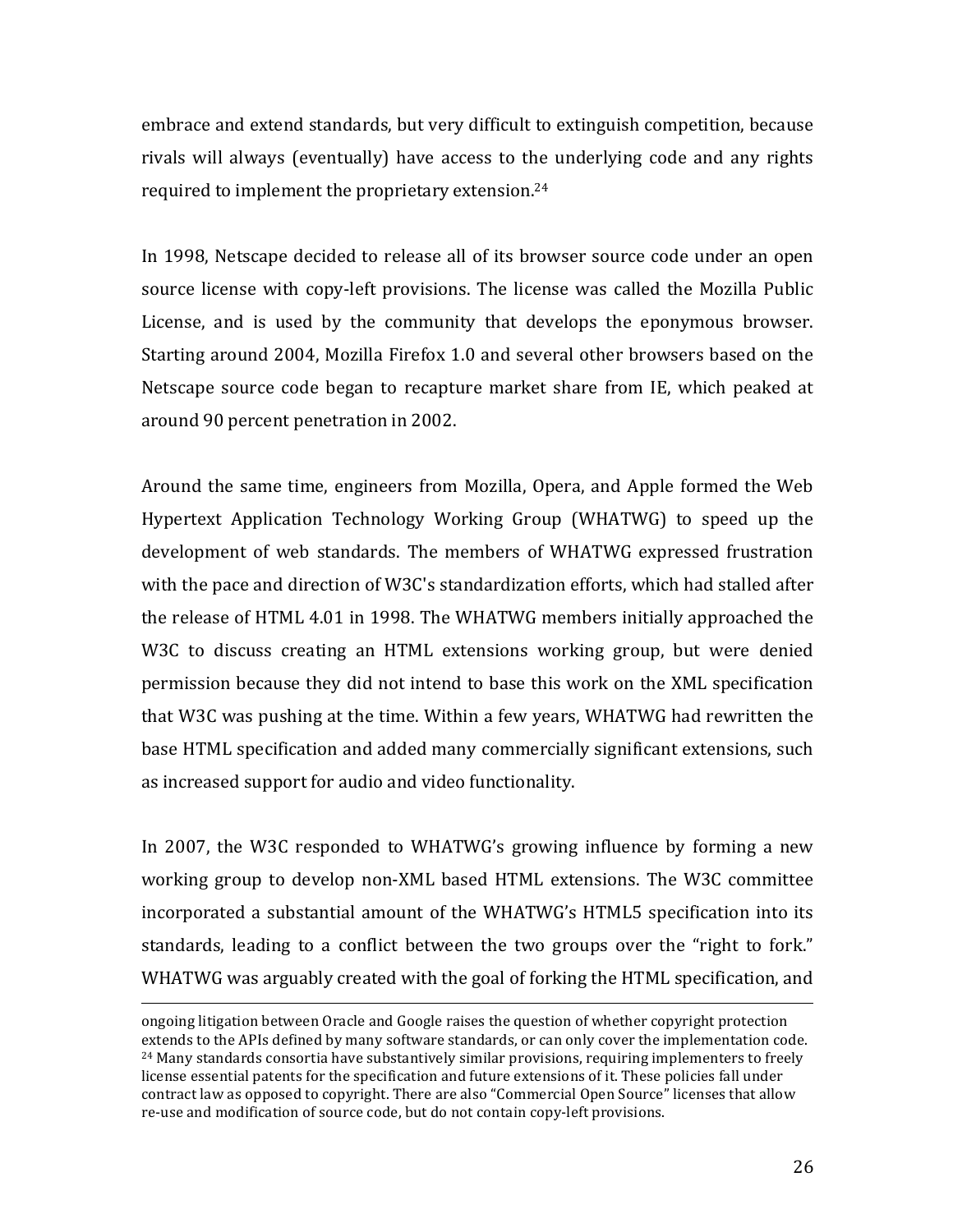has a copyright policy that allows others to use its standards as the basis for further specification development. The W3C, on the other hand, has a more restrictive policy that does not allow this type of specification forking.<sup>25</sup> Open source advocates objected to the W3C's restrictive policy, especially when the HTML working group seemed to take liberal advantage of the right-to-fork offered by WHATWG. This led to considerable debate within the W3C over more permissive licensing, and experiments within the W3C's HTML working group at changing the SSO's policy.

The browser wars illustrate several economic facets of fragmentation and forking. Once again, the initial battles between Netscape and Microsoft show how incentives to differentiate by adding new features to a standard can degrade interoperability and impose negative externalities on other platform users. While Microsoft's advantages in distribution helped them win the initial battle for browser share, it is worth noting that the technology advanced rapidly during this time, and the threat of fragmentation was ultimately averted with help from groups like W3C and WaSP.

This case also illustrates the now-famous embrace-extend-extinguish idea, where a platform leader may try to fork an open standard because that specification threatens the firm's dominance in an adjacent market. Netscape's decision to release its browser source code under an open-source license, after losing the initial battle to IE, shows how the governance innovation of copy-left licensing provisions can prevent "hijacking" of a specification by conditioning implementation rights on a promise to place follow-on innovations back into the public domain. Finally, the recent fights between WHATWG and W3C illustrates a key tension at the heart of copy-left open source licensing: it enshrines the "right to fork" (thus preserving the option to innovate on top of a standard) by insisting on vertical openness, so that

 $25$  Several other SSOs, including the IETF, have copyright policies with prohibitions on derivative works. This may be a historical legacy of SSOs' business model of selling copies of the standard, but also reflects a divergence in the norms and objectives of more formal SSOs (who tend to view forking as a threat), and the open source community (who focus more on open access to source code).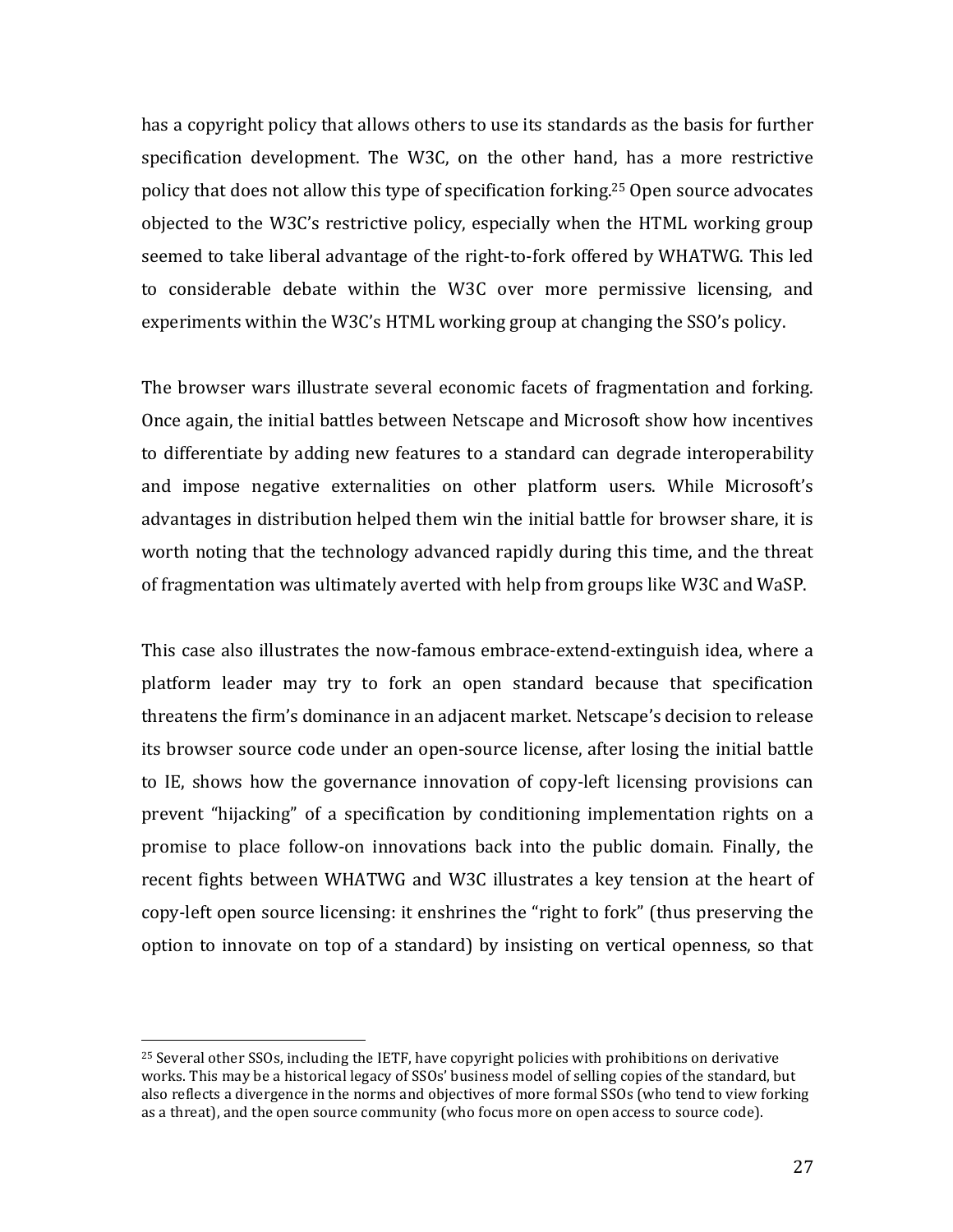future implementers retain the ability to access the fork (and therefore the ability to merge useful innovations back into the standard).<sup>26</sup>

## *4.6 Symbian*

 

Symbian was a widely used mobile phone operating system that shipped on nearly 450 million handsets between 2000 and 2010. The OS was developed by a London based company with the same name, founded in 1998 as a spinoff from Psion, which had previously sold an operating system for palmtop personal digital assistant (PDA) devices. Symbian's key initial investors were Nokia, Ericsson and Motorola.  $27$ 

The original Symbian business model called for licensing the OS to handset manufacturers that would then combine it with a variety of other components to produce a mobile phone. The key additional components include an ARM-based microprocessor and a customized user interface (UI). UI customization was a unique feature of Symbian that distinguished the mobile OS from other platforms and allowed device makers to customize the "look and feel" of their phones. Third-party software developers could develop applications in either Java or  $C_{++}$  programming languages. However, programming for Symbian was difficult because its APIs differed from popular PC based programming environments, and because each userinterface had its own custom APIs, so a program written for one Symbian phone would not necessarily run on another.

The Symbian platform grew exponentially between 2002 and 2007, mainly because it was incorporated into a series of very successful Nokia handsets. In 2006, under pressure from its owner-customers, Symbian cut its prices from \$5 per handset (with a \$2.25 surcharge on the first 2 million units) to a sliding scale starting at \$5 with volume discounts that could lower the price to \$2.50. By 2008, Nokia had a

<sup>&</sup>lt;sup>26</sup> Perhaps as a result of this tension, many collaborative software development projects have chosen less restrictive "commercial open source" licenses that trade the prophylactic benefits of copy-left for more permissive rules around proprietary implementations and extensions.

 $27$  Our short history of Symbian draws upon the more detailed case studies by West and Wood (2013) and West (2014).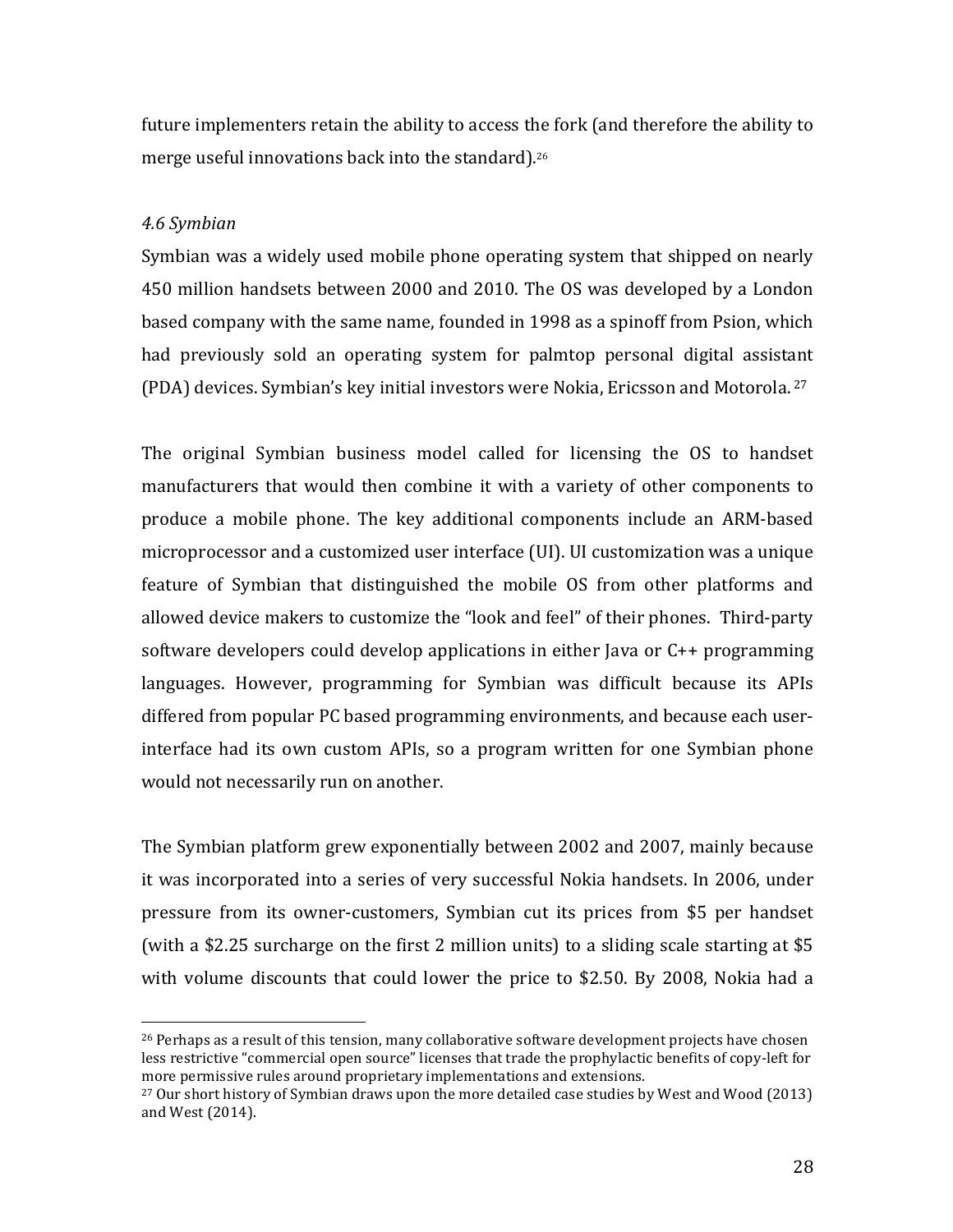roughly 80 percent share of all Symbian handsets, and was the only firm to benefit from the volume discount on license fees. Given the fixed cost of developing and supporting a customized UI, Nokia also achieved substantial economies of scale relative to Ericsson, Motorola and other Symbian licensees.

Between 2007 and 2010, Symbian's share of smartphone OS shipments declined precipitously. Nokia acquired the platform in 2008, but by 2011 announced that it would switch to Microsoft's Windows Phone as the operating system for future smartphone development. Several factors contributed to the rapid fall of Symbian. First, although the Symbian achieved considerable international success, its North American sales were always slow. This allowed Research in Motion (BlackBerry) to capture a substantial share of the early US market, and left an opening for Apple's iOS and Google's Android to grow rapidly starting around 2007. Second, Nokia's role as the dominant sponsor of the Symbian ecosystem created a situation where rival device makers were happy to switch once alternative platforms became available. Finally, Symbian failed to develop an "App Store" for direct distribution of thirdparty applications to consumers, which was a key element in the rapid diffusion of iPhone and Android. While Symbian did develop app distribution capabilities, Nokia insisted on a wholesale model, where Symbian could not bypass the device makers and network operators, so that customers ultimately bought from a storefront branded by Nokia or one of the carriers.

As Symbian's share of the smartphone market plummeted in 2008 and 2009, many of these issues became apparent, and in a bid to preserve the platform, Nokia created the Symbian foundation, transferred the source code and intellectual property rights to that organization, and released the entire project under an open source license. However, as key OEMs such as Samsung and Sony-Ericsson continued to leave the Symbian platform for Android, Nokia took development back in-house before finally abandoning the Symbian platform in 2012.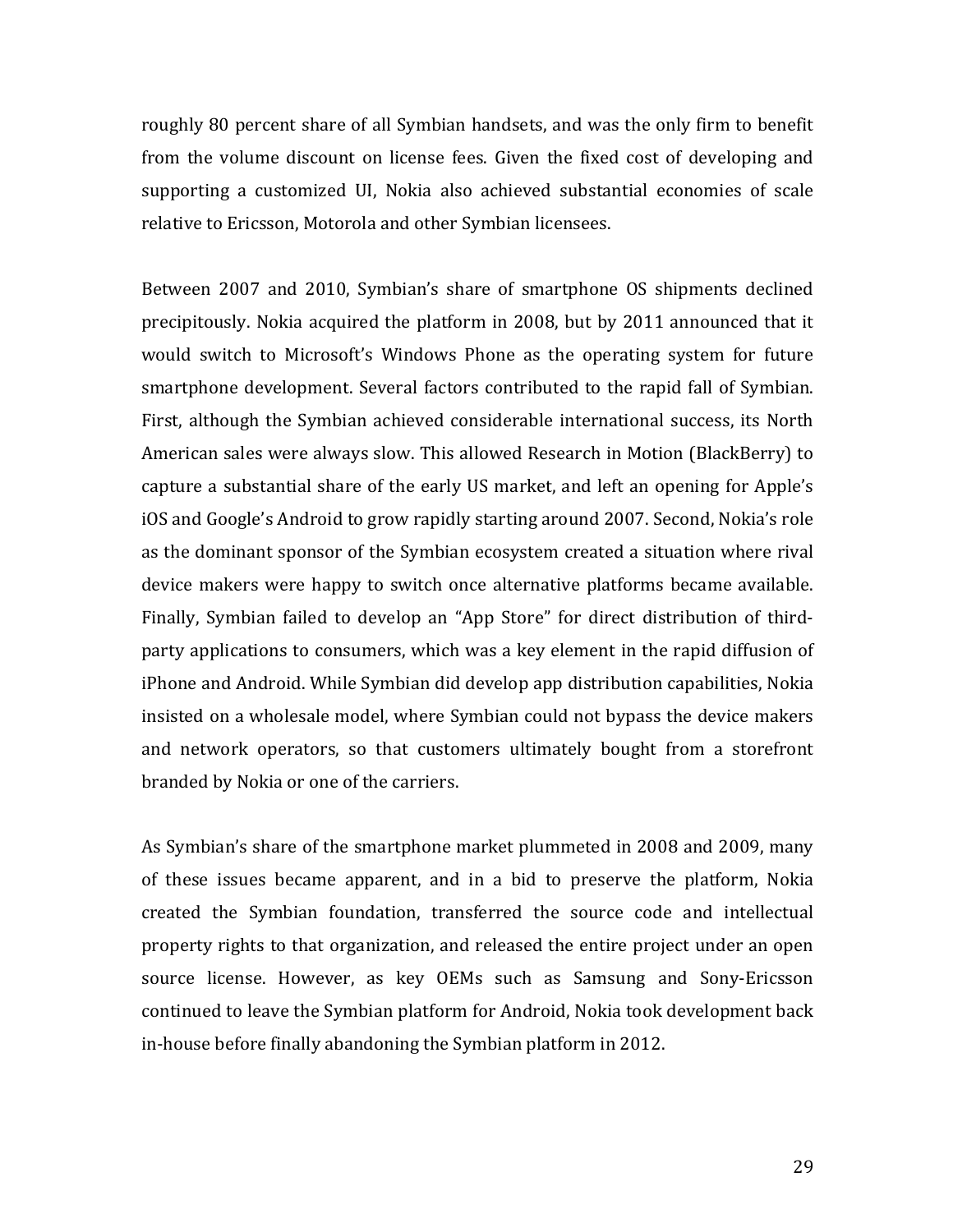The Symbian case illustrates how splintering can occur when the sponsors of a collectively governed platform have divergent interests. In particular, the conflicting goals of the Symbian platform and the device makers who owned it can be discerned in several key decisions. For example, allowing OEMs to develop their own user interfaces and APIs enabled more differentiation among handset vendors, but frustrated independent software developers, who never adopted Symbian at the same rate as iPhone or Android. Thus, while fragmentation provided end-users with a greater variety of Symbian devices, they paid for this variety through higher prices, less inter-operability, and a much smaller and slower supply of complementary software. When Symbian began to succeed in the marketplace, its owner-customers renegotiated the licensing terms for access to the OS. And when it became clear that direct-to-customer app distribution was an important feature of iPhone and Android, Symbian's owners insisted on manufacturer or carrier-branded distribution. 

One of the key lessons of the Symbian story is that although distributed leadership can help jump-start a platform by signaling broad support from a key constituency (in this case, the handset producers) it may also interfere with a platform's ability to balance the interests of different user-groups and respond quickly to market developments. According to Lee Williams, who briefly ran the Symbian Foundation, "The broad range of operator/OEM support, and the extensive range of technology and device types couldn't help but make the platform difficult to market and ultimately difficult for others to accept as a good solution for the marketplace."28 West (2013) also concludes that, "the divided leadership of the ecosystem limited the ability of Symbian and its ecosystem to respond to the new dominant design created by the iPhone." Ultimately, when Nokia emerged as the first among equals in Symbian deployment, rival handset suppliers had few qualms about switching to Android. 

<sup>&</sup>lt;sup>28</sup> Lomas, N. "A look back at Symbian on the eve of its demise." TechCrunch, June 13, 2013. Online at https://techcrunch.com/2013/06/13/rip-symbian/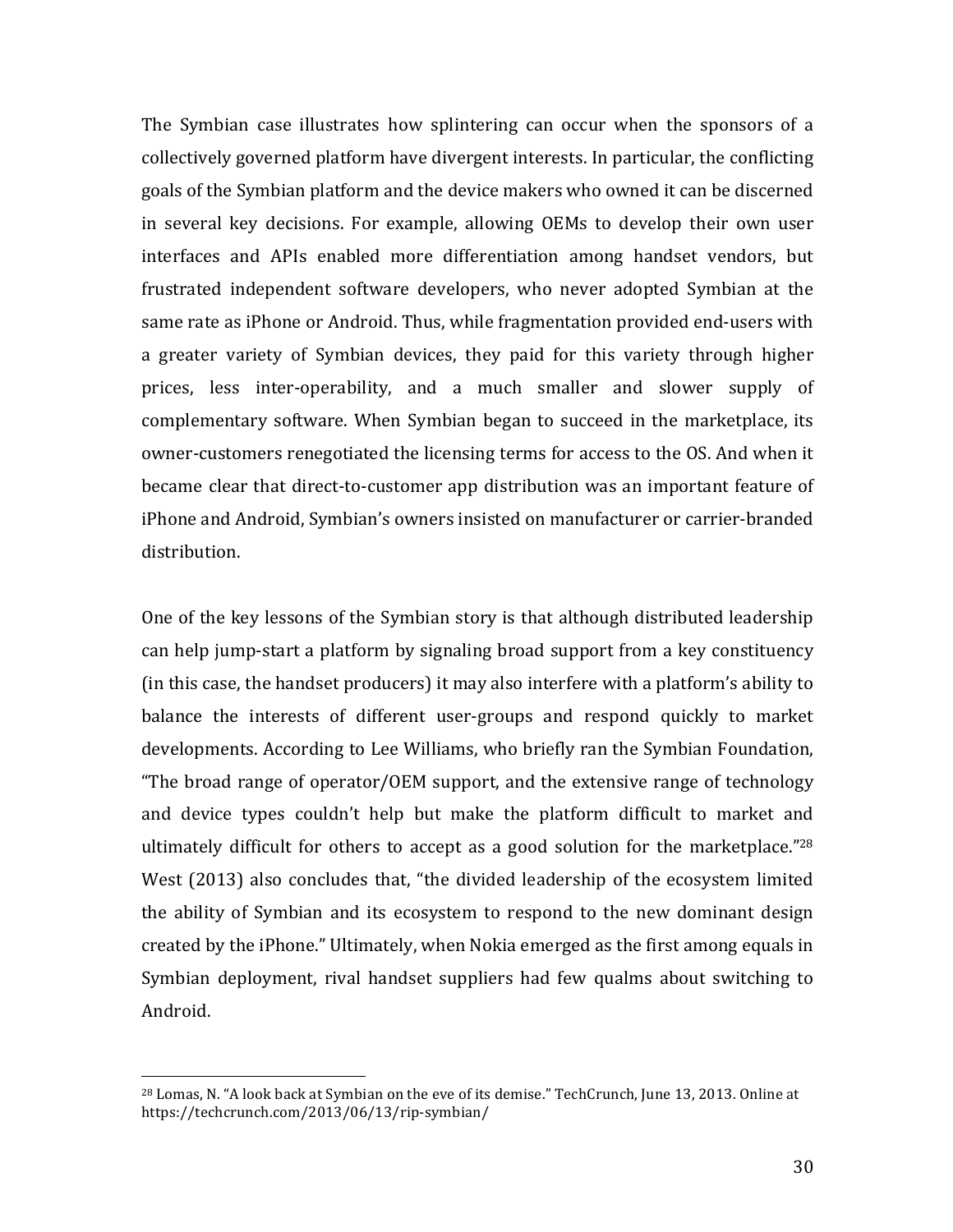#### **5. Welfare and Policy Implications**

 

The preceding case studies show that forking, fragmentation and splintering can influence the evolution of commercially significant technology, regardless of whether that technology is a centrally managed platform like Symbian, a consensus standard like HTML or Unix, or a communications protocol such as AIM.<sup>29</sup> We also saw how splintering can be persistent, as with Unix or railway gauges, or shortlived, as in the case of 56K modems.

The cases also provide suggestive evidence about factors that increase the likelihood of forking, fragmentation and splintering. In some cases, such as railroad gauges and the early Unix variants, splintering emerges from decentralized experimentation and technology adoption by users who are not thinking about system-wide scale economies from inter-operability. This type of accidental forking may lead to inefficient equilibria, featuring excessive variety, as we saw in the case of railroad gauges and the early auto industry. However, a somewhat speculative (and optimistic) reading of the evidence suggests that this problem can generally be resolved if the costs and benefits of inter-operability are evenly distributed. For instance, the early work of the SAE helped reduce variety in auto component dimensions, while the SRSA helped coordinate Southern railways' expectations regarding a gauge switch.

But when the costs and benefits of adopting a standard are distributed asymmetrically, the coordination process can become rather messy. In some cases, this type of asymmetry reflects an incidence problem, where the group that adopts the standard does not receive the bulk of the benefits. For example, even if customers derive large benefits from standardization, a supplier's private benefits may be scant if there are few options for product differentiation within an open platform. This can lead to the endogenous differentiation that we observed among

 $^{29}$  Of course, the cases do not tell us about the overall incidence of fragmentation and forking, since they are not drawn from a representative sample of standards and platforms.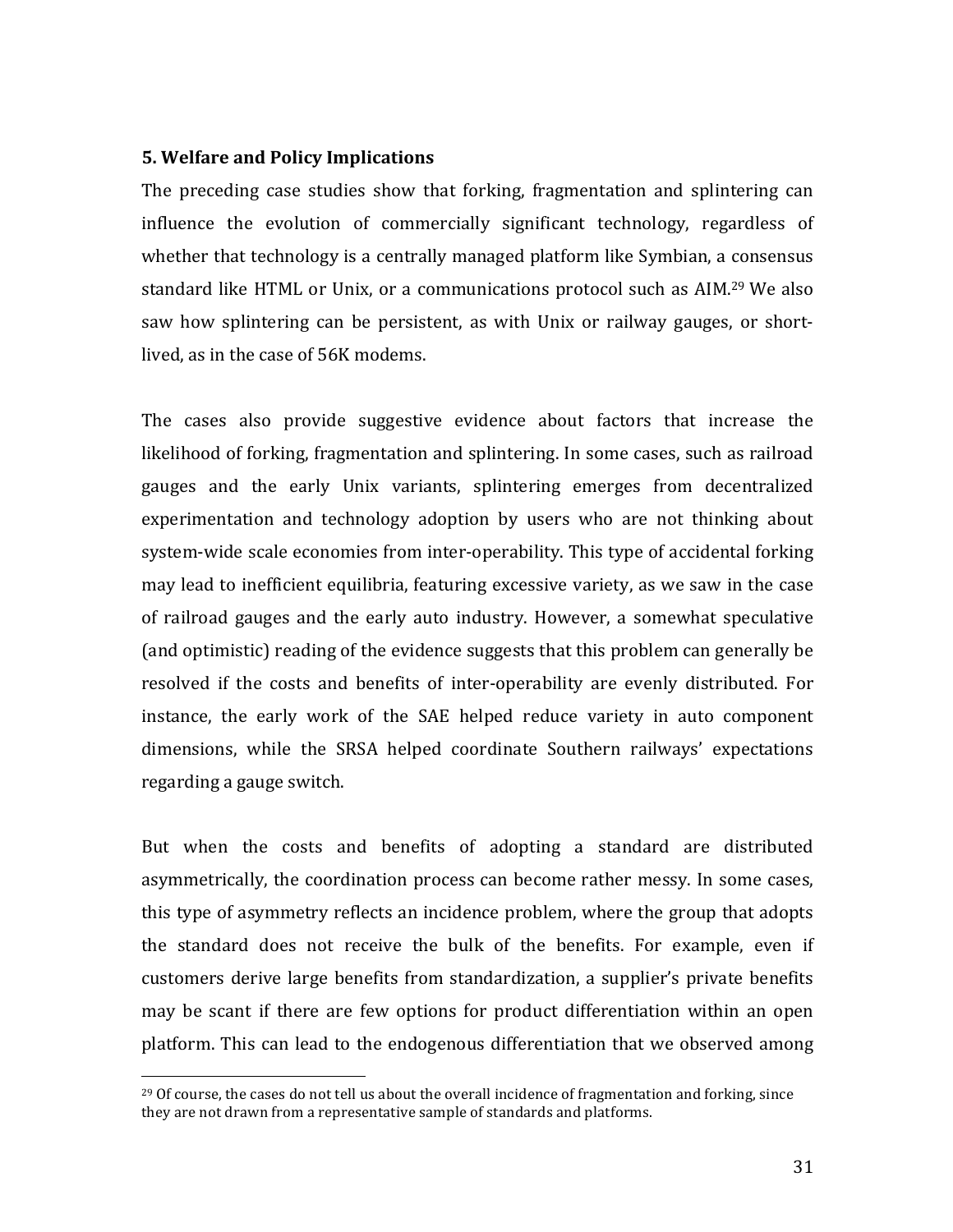ISPs in the 56K modem case, or among handset OEMs in the Symbian case, or among workstation manufacturers in the Unix Wars, even though software developers and end-users might have preferred more inter-operability in each of those examples. Another type of asymmetry can emerge when rival sponsors prefer to adopt different technologies as the standard. This happened with Rockwell versus US Robotics in 56K modems, and the BSD versus System V camps in the Unix wars. In practice, firms may prefer different standards for a variety of reasons, including intellectual property in alternative solutions; differences in the lead times or redesign costs from standardizing on a particular technology; the degree of backwards compatibility with an installed base, or the ease of integration with proprietary complements.

Beyond showing when and why splintering may happen, the case studies also illustrate tools that interested parties can use to fight forking and fragmentation. At the most basic level, there were examples of coordination through SSOs, such as the ITU in the 56K modem case, and through platform leaders such as Symbian or the SRSA cartel. The cases also illustrate a variety of tactics (not always successful) to combat splintering, such as aggressive pricing and copy-left open source licensing in the browser wars, the use of alliances and sponsored consortia in the evolution of Unix, and a combination of government intervention and bilateral contracting in instant messaging.

What does all of this tell us about the welfare effects of forking, fragmentation and splintering? The answer, of course, is "it depends." It is certainly possible that everything comes out right when balancing the interests of parties that favor interoperability with those that favor variety. However, we know of no such theorem stating that should be the case. Rather, we believe it makes sense to evaluate the welfare impacts of forking and fragmentation by articulating the basic trade-offs, and considering factors in individual cases that increase or reduce the importance of key factors.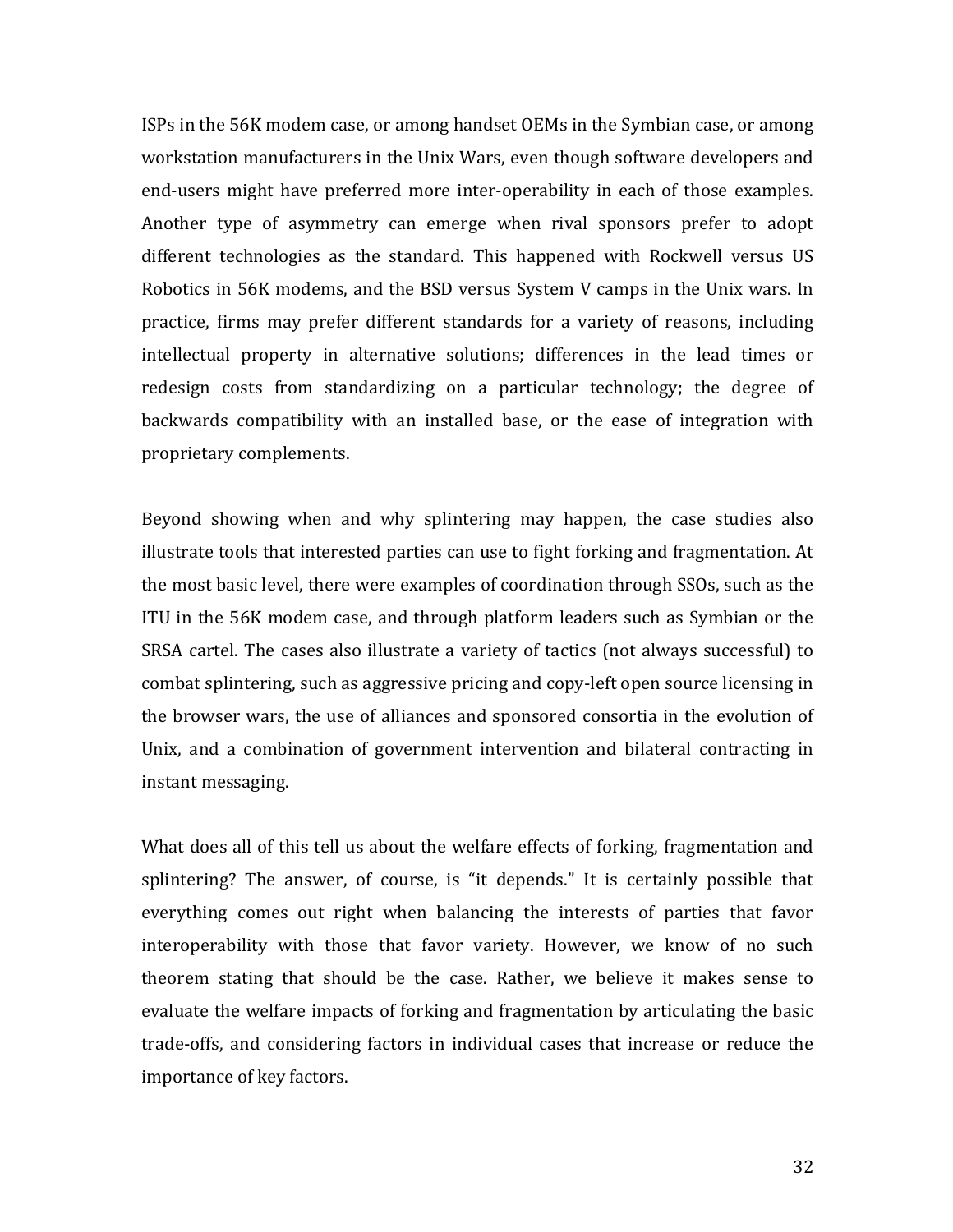At bottom, there is a fundamental trade-off between the benefits of variety and the costs of incompatibility. Fragmentation is more likely to be harmful when consumers have little taste for variety, and derive large benefits from coordination. For example, it would clearly be a bad idea to fork the standard for driving on the right (or left) side of the road. Similar considerations apply in selecting the width of a railroad gauge, or the shape of a cellular phone charger. However, when users have a strong taste for variety, it may be efficient to forgo some compatibility even when network effects are strong. For example, there are a wide variety of different document and media-file formats, reflecting trade-offs among size, fidelity, simplicity and speed that make different formats work better for different applications, even if those differences also reduce overall portability.

The trade-off between variety and compatibility is complicated by the fact that splintering can influence competition and innovation. Splintering leads to horizontally incompatible inter-platform competition, which economic theory suggests can be especially intense if rivals expect the market to tip, leading to a period of *ex post* market power. Some economists suggest that "serial dominance" is a natural outcome in markets with strong network effects, and that threat of displacement from innovation produces competitive discipline (e.g. Evans and Schmalensee 2002). However, incompatible competition can raise complementors' costs if they need to incur a separate entry cost for each platform.<sup>30</sup> And if the market does tip, there might be reasons to be concerned about the incentives and actions of a platform leader that lacks competition (Farrell and Weiser 2003).

Standards mavens generally prefer horizontally compatible intra-platform competition. The general idea is captured by the old technology industry adage that firms should, "cooperate on standards and compete on implementation." When network effects are strong and the opportunities for differentiation on standardized features are few, this may be quite attractive. The potential problem in this case is

 $30$  Corts and Lederman (2009) study multi-homing in the video game industry, and emphasize that the costs of porting complements across platforms may also change over time.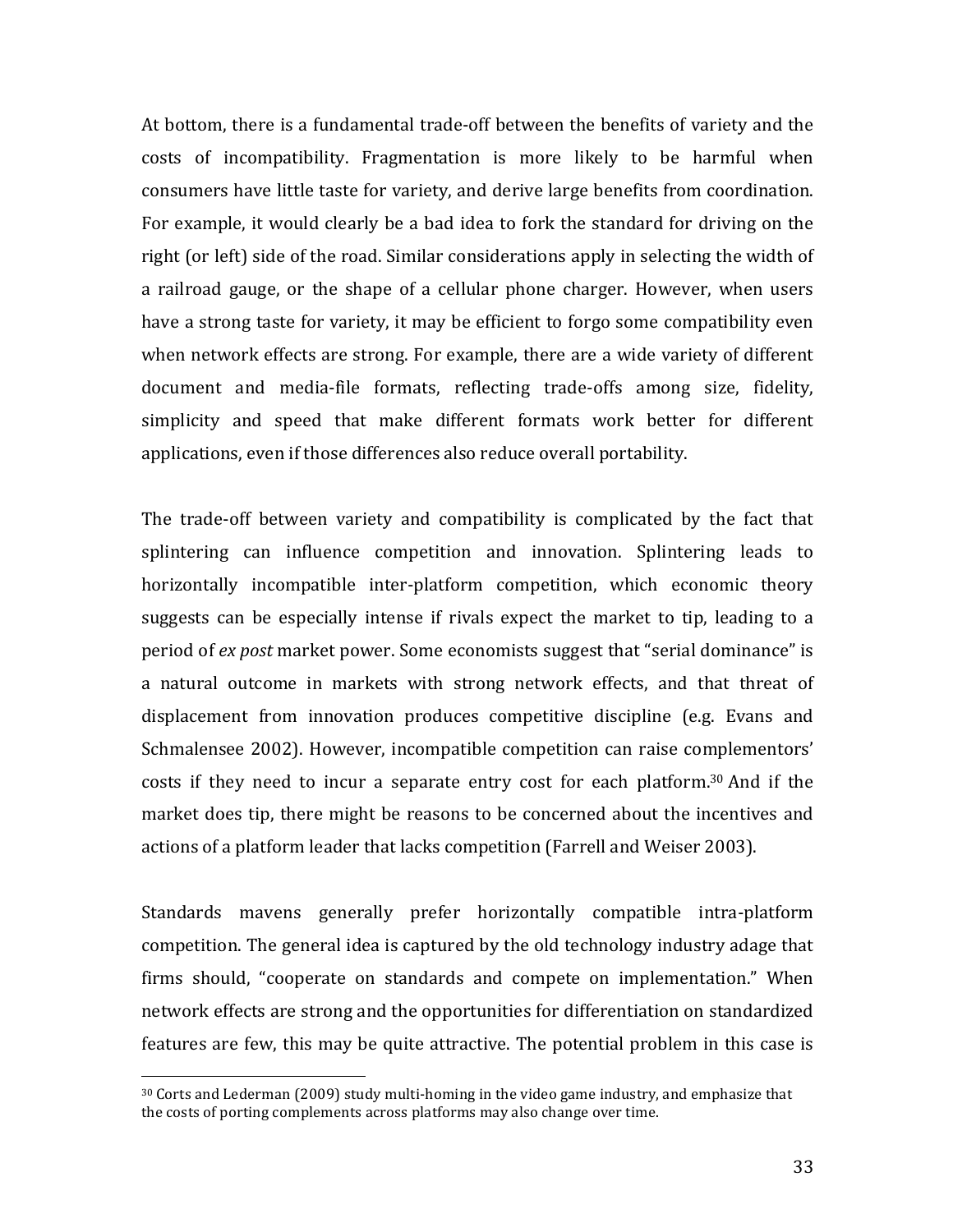that no one firm is responsible for the standard or platform (as we saw with Symbian, where ownership was divided among the competing handset manufacturers). In general, a platform leader may have more tools and a stronger interest in managing its complementors, especially if it incurs a direct cost of supporting multiple complements. Thus, it is relatively common to impose some level of standardization on vertical complements, through APIs and test suites. Platform providers can also internalize adverse selection issues, and police quality to provide incentives for producing high quality complements. While the participants in an SSO-managed platform may jointly have similar incentives, they do not have the same individual costs and benefits, and this can lead to free-riding problems.

Although the case studies above will not resolve the debates over compatibility and competition, they do highlight problems with extreme or simplistic versions of either position. For example, the history of instant messaging (and before it the telephone), the Unix wars and the 56K modem case all illustrate that markets need not tip, as predicted by theories of serial dominance. Inefficient incompatibilities may persist, and conversely, the period of *ex post* monopoly can last for decades. On the other hand, the railroad gauge and Symbian cases beg the question of whether inter-operability can be achieved in the absence of a powerful platform leader that can help internalize some of the costs and benefits across different types of system adopter.31

Moreover, just as the relationship between fragmentation and competition is complex, there is no clear *a priori* relationship between forking and innovation. When fragmentation prevents adoption of a standard, it can clearly reduce incentives for innovation, sometimes to the point that a standard simply collapses. This was arguably the case with quadrophonic sound, and can also be used to understand why Nokia's efforts to rescue Symbian by making it open-source failed

 $31$  The long slow transition to a new version of the Internet Protocol (from IPv4 to IPv6) is another example of a standard that stalled without sponsorship.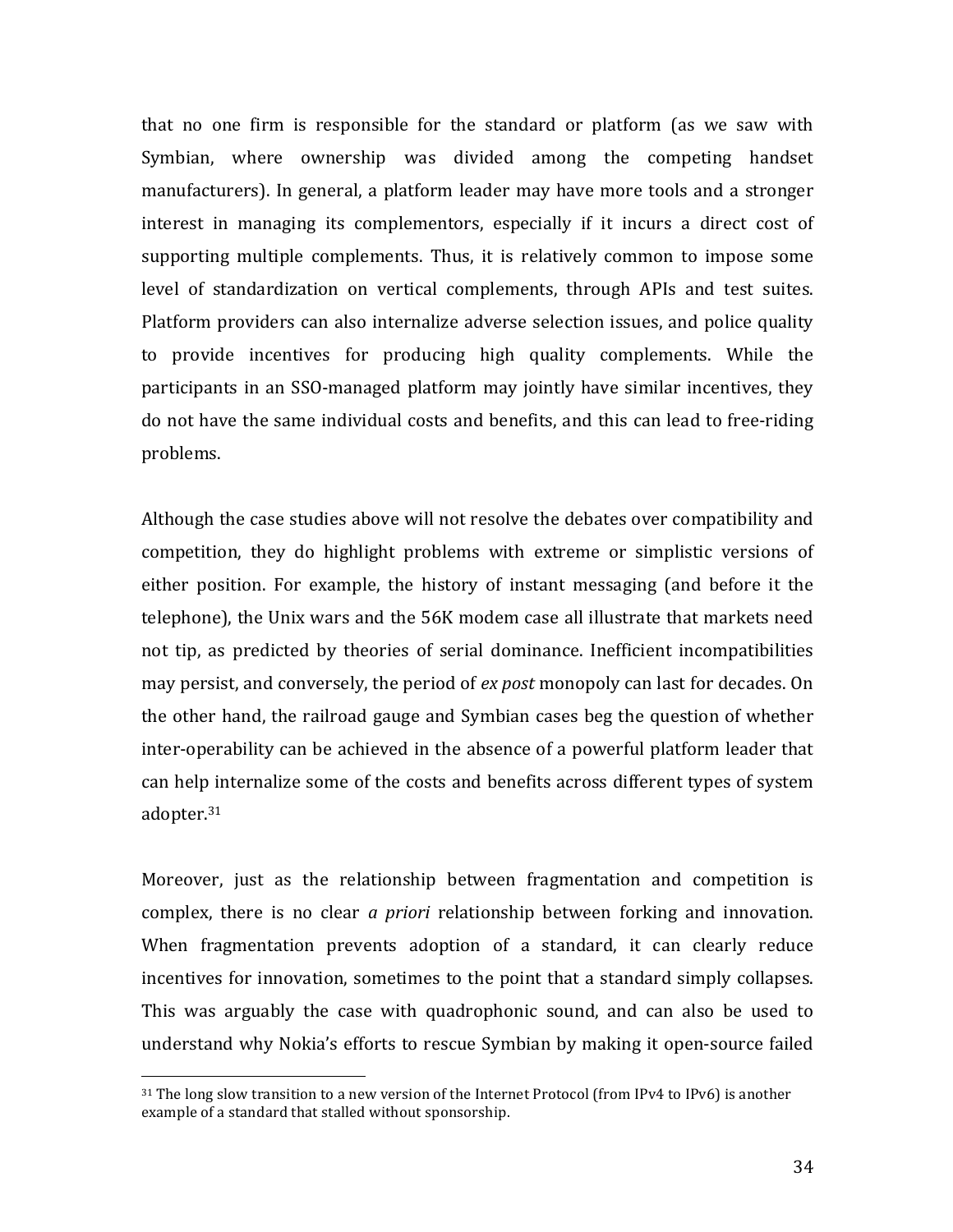to launch. On the other hand, the forks that led to BSD Unix and the formation of WHATWG to advance HTML standardization arguably accelerated the pace of innovation in their respective platforms. As we discussed in the case of the browser wars, copyleft open-source licensing (and related governance mechanisms adopted by SSOs) attempt to strike a balance by reserving for standards implementers both a "right to fork" and a "right to standardize." The right-to-fork creates competitive pressure that can reduce problems of free-riding or stalemates in the standardization process. The right-to-standardize prevents extensions of an open standard from becoming proprietary *de facto* standards, thus reducing the threat that long-term inter-operability is extinguished. Even if splintering persists, thereby reducing the size of the addressable installed base, it might promote innovation by alleviating free-riding problems that would arise if there were a single shared platform.32

Given the complex trade-offs among variety, inter-operability, competition and innovation, what advice can we give to policy-makers? Farrell (2007) considered whether competition policy should favor compatibility, and concluded that (on average) it should. This doesn't mean that policy should always work to prevent forking, or accept the idea that every restriction on fragmentation is necessarily procompetitive. Rather, the idea is that policy makers should recognize that coordination is a messy process. Mistakes happen, and inefficient incompatibilities may persist. 

A policy preference for inter-operability can nudge markets towards compatible competition, as the FCC did in the case of AOL and instant messaging. It can also consider the potential coordination benefits of anti-forking tools that might otherwise appear problematic. For example, the US National Cooperative R&D Act provides certain antitrust protections to accredited Standards Developing organizations. The difficult cases for any such policy are likely to be modern

<sup>&</sup>lt;sup>32</sup> For a formal model of this idea, see Cabral and Salant (2014).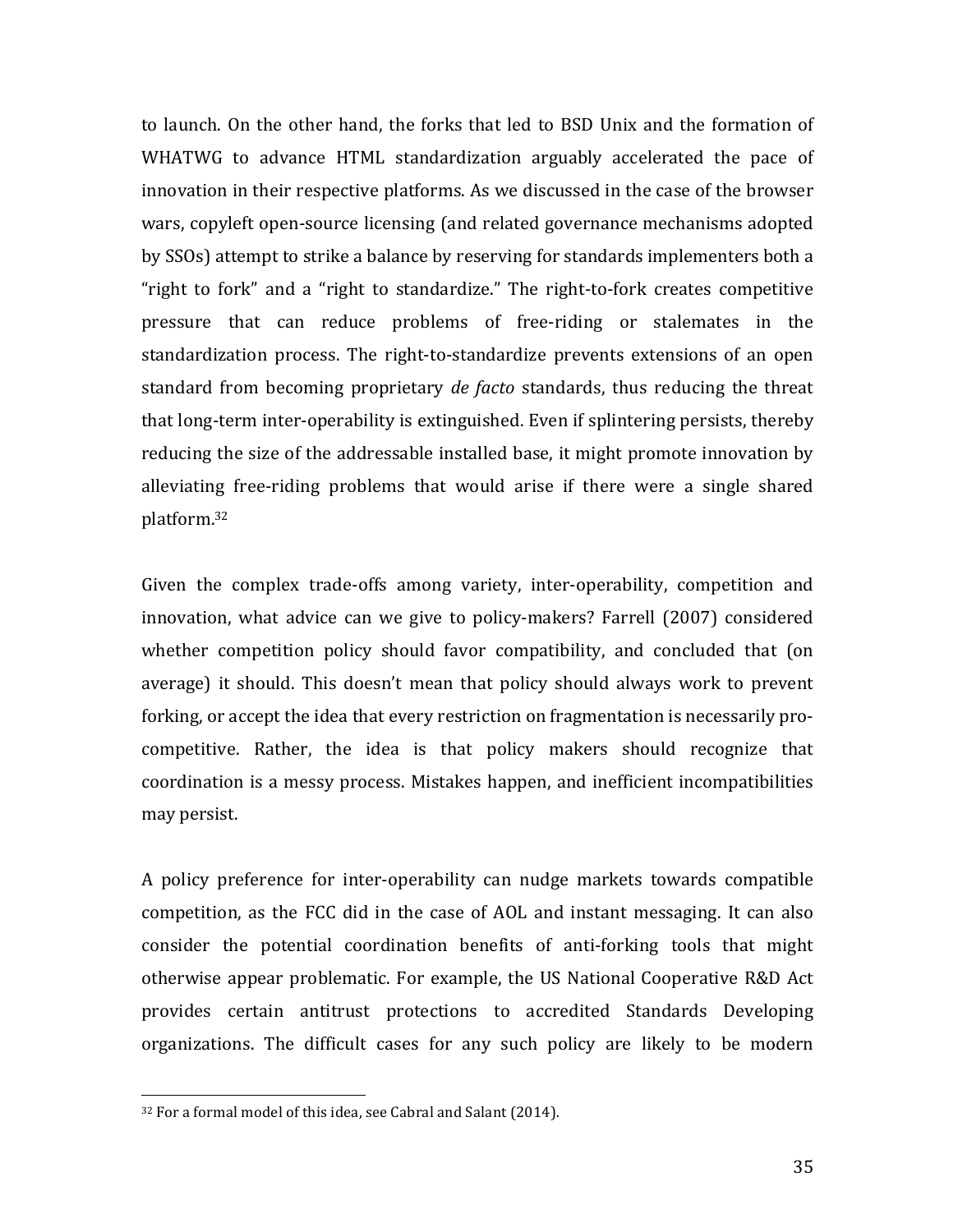analogues to the SRSA rail cartel, which encouraged efficiency-enhancing technical coordination, but perhaps only because it was able to deny consumers a large portion of the benefits that coordination produced.

In analyzing the complex cases, policy makers might keep in mind some indicia of a "good fork." First, forking is more useful when there is lots of uncertainty about demand or performance, because in that case, experimentation can provide useful information. Second, the costs of fragmentation decline when network effects are weak, when it is easy to patch together compatibility ex post (e.g. through converters), or when a coordinated ex post switch is fairly easy (e.g. because there are a small number of prospective adopters, or there exists a focal customer whom all will follow). In these cases, decentralized competition between incompatible systems becomes relatively more attractive, because excessive fragmentation is easily remedied. Finally, good forks add functionality without actively trying to degrade horizontal compatibility. They are more likely to be clearly documented and explained. And, building on the open-source licensing insight, good forks are more likely to provide access rights to future implementers, so that new functionality can be standardized if it proves valuable.

# Bibliography

Augereau, A., Greenstein, S., & Rysman, M. (2006). Coordination versus differentiation in a standards war: 56K modems. The RAND Journal of Economics, 37, 887-909.

Axelrod, R., Mitchell, W., Thomas, R. E., Bennett, D. S., & Bruderer, E. (1995). Coalition formation in standard-setting alliances. Management science, 41, 1493-1508.

Baron, D. (2013, May 22). *David Baron's Weblog*. Retrieved July 26, 2016, from http://dbaron.org/log/20130522-w3c-licensing

Blagdon, J. (2012, July 22). *W3C* and WHATWG finalize split on HTML5 spec, forking 'unlikely' . Retrieved July 26, 2016, from http://www.theverge.com/2012/7/22/3175248/html5fork-w3c-whatwg

Bresnahan, T. F., & Yin, P.-L. (2007). *Standard setting in markets: the browser war.* New York: Cambridge University Press.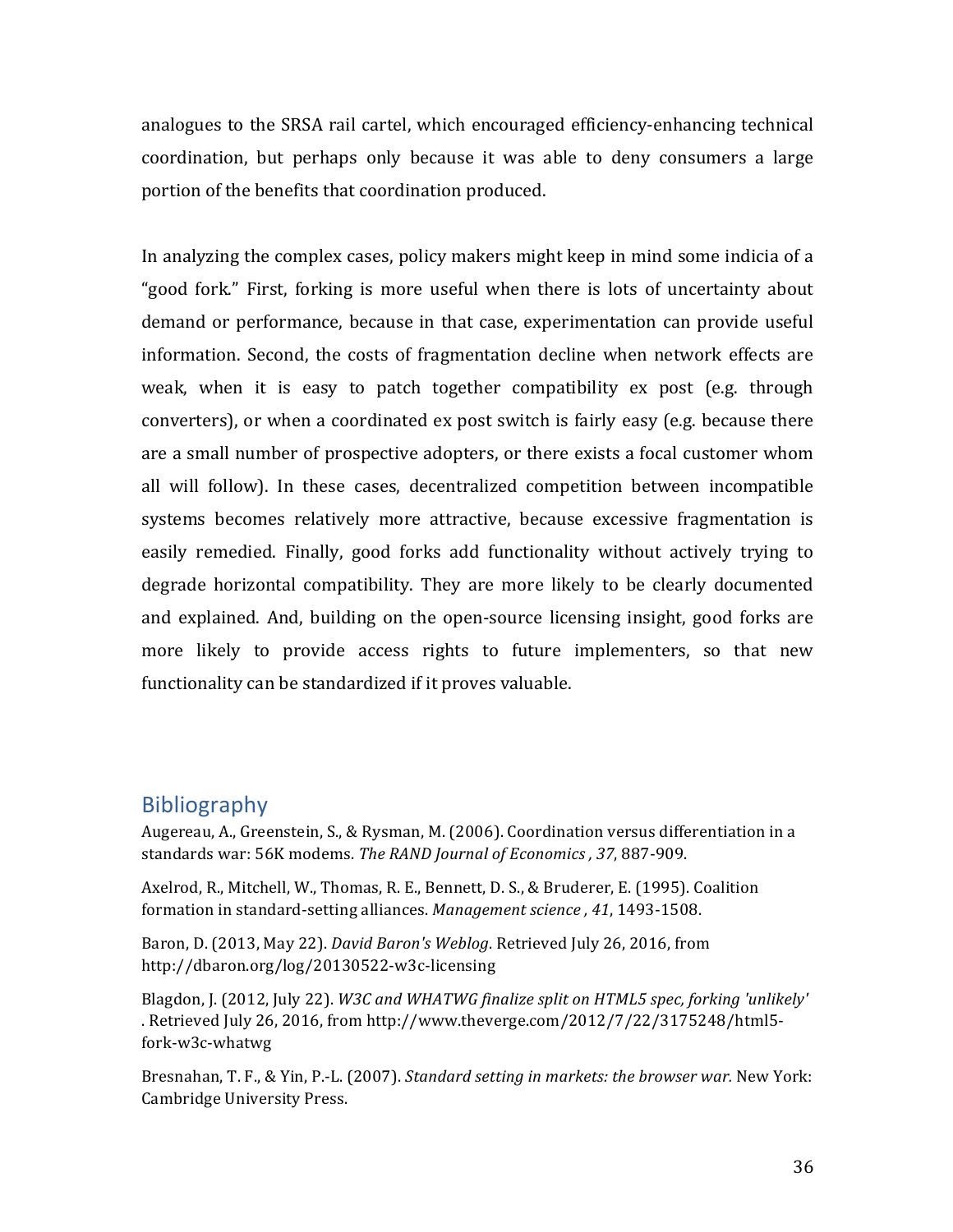Bresnahan, T. (2002). The economics of the Microsoft case.

Cabral, L., & Salant, D. (2014). Evolving technologies and standards regulation. *international Journal of industrial organization*, 36, 48-56.

Cargill, C. F. (2011). Why standardization efforts fail. *Journal of Electronic Publishing*, 14.

Corts, K. S., & Lederman, M. (2009). Software exclusivity and the scope of indirect network effects in the US home video game market. *international Journal of industrial Organization* , *27*, 121-136.

Efrati, A. (2014, 9 26). *Google's Confidential Android Contracts Show Rising Requirements.* Retrieved 9 27, 2015, from The Information: https://www.theinformation.com/Google-s-Confidential-Android-Contracts-Show-Rising-Requirements

Evans, D. S., & Schmalensee, R. (2002). *Some economic aspects of antitrust analysis in dynamically competitive industries.* in Innovation Policy and the Economy, vol. 2., Lerner, Jaffe and Stern, eds.

Farrell, J. (2007). Should competition policy favor compatibility? in *Standards and Public* Policy, Grenstein and Stango, eds., 372-389.

Farrell, J., & Klemperer, P. (2007). Coordination and lock-in: Competition with switching costs and network effects. *Handbook of industrial organization* , 3, 1967-2072.

Farrell, J., & Saloner, G. (1986). Installed base and compatibility: Innovation, product preannouncements, and predation. *The American economic review* , 940-955.

Farrell, J., & Weiser, P. (2003). Modularity, vertical integration, and open access policies: Towards a convergence of antitrust and regulation in the Internet age. *Harvard Journal of* Law and Technology, 17.

Farrell, J., Hayes, J., Shapiro, C., & Sullivan, T. (2007). Standard setting, patents, and hold-up. *Antitrust Law Journal , 74*, 603-670.

Faulhaber, G. (2004). Access and Network Effects in the "New Economy": AOL-Time Warner (2000). *The Antitrust Revolution: Economics, Competition, and Policy*, 453-475.

Faulhaber, G. (2002). Network effects and merger analysis: instant messaging and the AOL--Time Warner case. Telecommunications Policy , 26, 311-333.

*Forking* - WHATWG Wiki. (n.d.). Retrieved July 26, 2016, from https://wiki.whatwg.org/wiki/Forking

Gabel, D. (1994). Competition in a network industry: The telephone industry, 1894--1910. *The Journal of Economic History* , 54, 543-572.

Garcia, F., & Vergari, C. (2015). Revealing Incentives for Compatibility Provision in Vertically Differentiated Network Industries. *Journal of Economics* \& Management Strategy .

Gilbert, R. J., & Katz, M. L. (2001). An economist's guide to US v. Microsoft. The *Journal of Economic Perspectives*, 15, 25-44.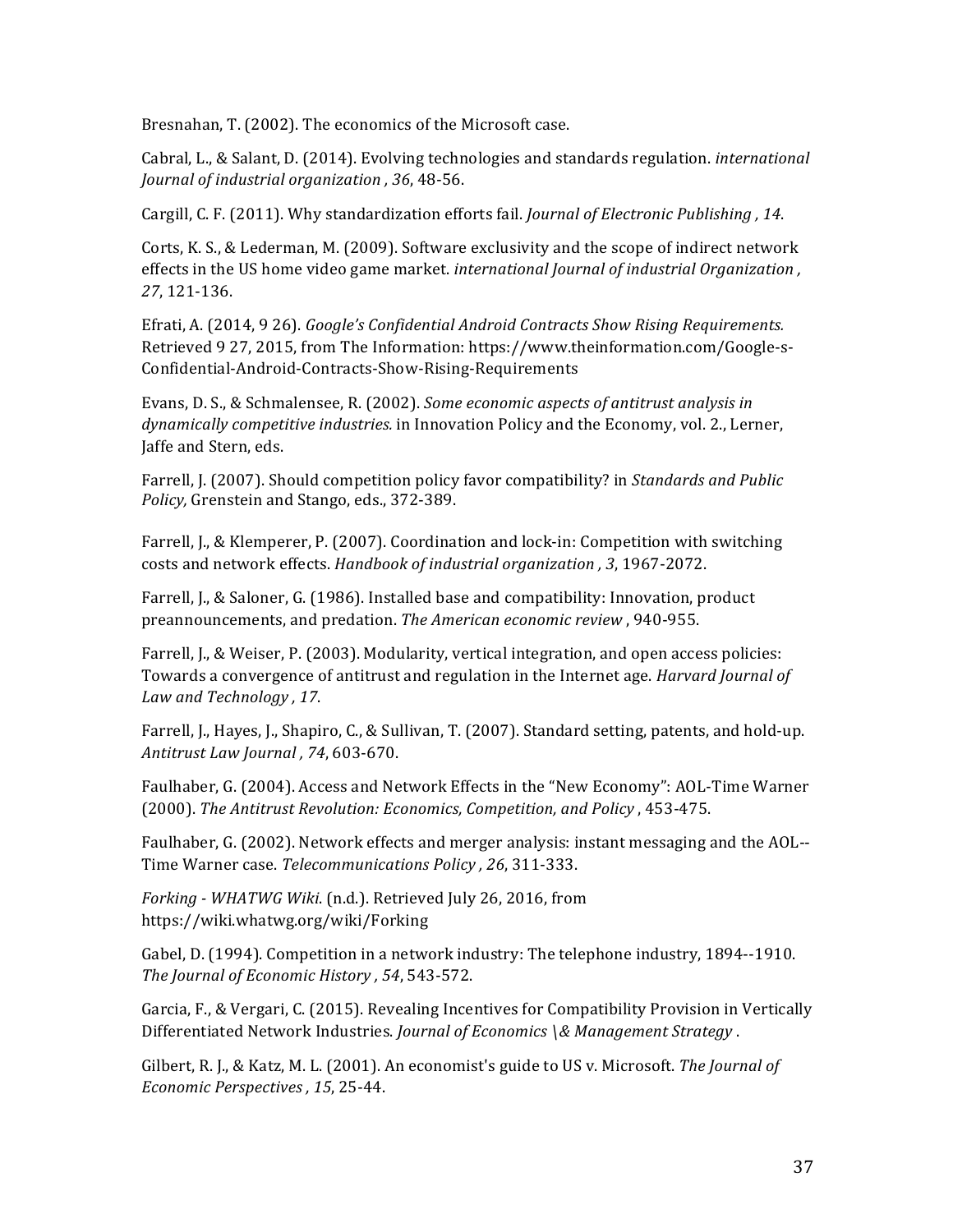Greenstein, S., & Rysman, M. (2007). Coordination Costs and Standard Setting: Lessons from 56K Modems. *Standards and public policy*, 123-159.

Gross, D. P. (2016). The Ties that Bind: Railroad Gauge Standards and Internal Trade in the 19th Century US. Working Paper.

Kretschmer, T. (2008). Splintering and inertia in network industries. The Journal of *Industrial Economics*, 56, 685-706.

Lerner, A. V. (2016, July 5). Memorandum on Governance Structures for Multi-sided Platforms.

Lerner, J., & Tirole, J. (2001). The open source movement: Key research questions. *European economic review , 45*, 819-826.

Levinson, M. (2006). The Box: How the Shipping Container Made the World Smaller and The World Economy Bigger. Princeton University Press, Princeton, NJ.

Markoff, J. (1992, 6). Coalition Seeks to Adopt a Standard Unix Version. The New York Times.

Miller, B. P., Fredriksen, L., & So, B. (1990). An empirical study of the reliability of UNIX utilities. *Communications of the ACM , 33*, 32-44

O' Mahoney, S., Cela Diaz S.F. & Mamas, E. (2005). IBM and Eclipse. Harvard Business School Case N9-907-007.

Postrel, S. R. (1990). Competing networks and proprietary standards: the case of quadraphonic sound. The *Journal of Industrial Economics*, 169-185.

Puffert, D. J. (2009). *Tracks across continents, paths through history: the economic dynamics* of standardization in railway gauge. University of Chicago Press.

Rysman, M. (2009). The economics of two-sided markets. *The Journal of Economic Perspectives , 23*, 125-143.

Saloner, G. (1990). Economic issues in computer interface standardization. *Economics of Innovation and New Technology* , 1, 135-156.

Salus, P. H. (2015). Dueling UNIXes and the UNIX Wars. *;* login:: the magazine of USENIX \& *SAGE* , 40, 66-68.

Shapiro, C., & Varian, H. R. (1999). *Information rules: a strategic guide to the network economy.* Harvard Business Press.

Siddall, W. R. (1969). Railroad gauges and spatial interaction. *Geographical Review*, 29-57.

Stallman, R. (1985). The GNU manifesto.

United Nations Economic and Social Commission for Asia and the Pacific (UNESCAP). (1996). *Trans- Asian Railway Route Requirements: Development of the Trans-Asian Railway*  in the Indo-China and ASEAN Subregion.